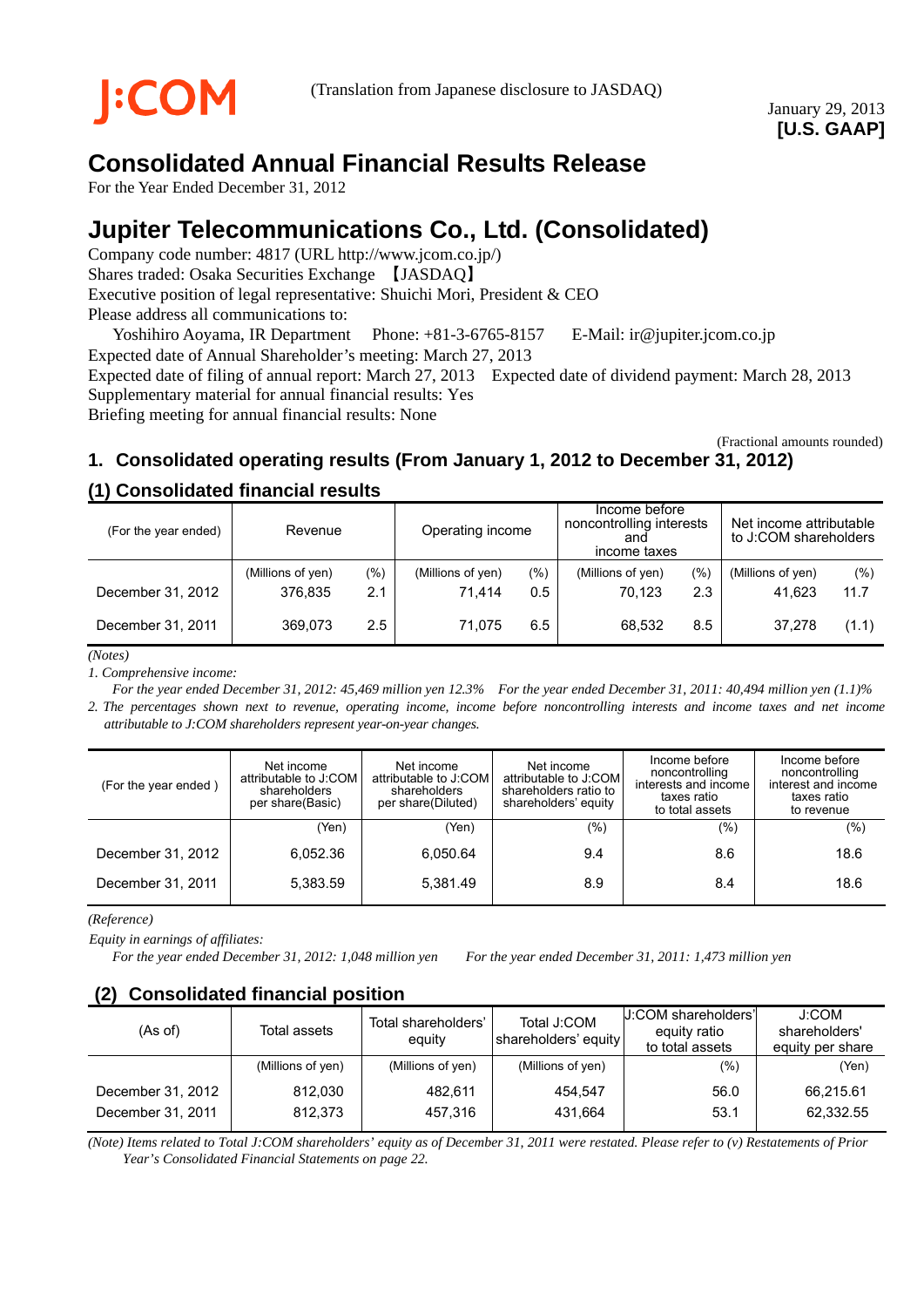## **(3) Consolidated cash flow statement**

| For the year ended) | Cash flows from<br>operating activities | Cash flows from<br>investing activities | Cash flows from<br>financing activities | Balance of cash &<br>cash equivalents |
|---------------------|-----------------------------------------|-----------------------------------------|-----------------------------------------|---------------------------------------|
|                     | (Millions of yen)                       | (Millions of yen)                       | (Millions of yen)                       | (Millions of yen)                     |
| December 31, 2012   | 123.959                                 | (53, 417)                               | (49, 568)                               | 110.853                               |
| December 31, 2011   | 123.342                                 | (58, 309)                               | (53,366)                                | 89.879                                |

## **2. Dividend information**

| For the year ended) |                            |                             | Annual cash dividends per share |          | Total amount of<br>annual cash<br>dividends | <b>Dividends</b><br>payout ratio | Total amount of<br>dividends ratio to<br>J:COM<br>shareholders' |        |
|---------------------|----------------------------|-----------------------------|---------------------------------|----------|---------------------------------------------|----------------------------------|-----------------------------------------------------------------|--------|
|                     | First<br>quarter<br>period | Second<br>quarter<br>period | Third<br>quarter<br>period      | Year-end | Total                                       |                                  |                                                                 | equity |
|                     | (Yen)                      | (Yen)                       | (Yen)                           | (Yen)    | (Yen)                                       | (Millions of yen)                | $(\% )$                                                         | (% )   |
| December 31, 2011   |                            | 900.00                      |                                 | 900.00   | 1.800.00                                    | 12.464                           | 33.4                                                            | 2.9    |
| December 31, 2012   |                            | .250.00                     |                                 | 1.250.00 | 2.500.00                                    | 17.161                           | 41.3                                                            | 3.9    |

Note: For details regarding dividends for the year ending December 2013, please refer to "Consolidated forecasts for December 2013 term (From January 1, 2013 to December 31, 2013)" outlined as follows.

### **3. Consolidated forecasts for December 2013 term (From January 1, 2013 to December 31, 2013)**

As detailed in the press release, "NOTICE OF COMPANY'S OPINION ON TENDER OFFER FOR SHARE CERTIFICATES ETC. OF THE COMPANY BY SUMITOMO CORPORATION AND KDDI CORPORATION" dated October 24, 2012, J:COM's principal shareholders including Sumitomo Corporation and KDDI CORPORATION ("KDDI") intend to acquire all of the Company's issued common shares and stock acquisition rights. To this end, plans are in place to conduct a tender offer ("Tender Offer") by the beginning of February 2013 and thereafter to complete prescribed procedures. In the event that the Tender Offer and ensuing prescribed procedures are completed, J:COM's common shares shall be subject to the JASDAQ Market's delisting standards.

Currently, the timing for changes in the Company's shareholder composition resulting from the Tender Offer and ensuing prescribed procedures as well as the timing for the integration of Japan Cablenet Limited ("JCN"), the second-ranked Multiple System Operator ("MSO") in Japan's cable television industry and a consolidated subsidiary of KDDI after J:COM's delisting remain unclear. Taking the aforementioned into consideration, including difficulties in accurately forecasting the effects of each event, J:COM has decided to refrain from disclosing consolidated results and dividend forecasts for the December 2013 term.

## **4. Other information**

### **(1) Change in significant consolidated subsidiaries:** None

## **(2) Change in significant accounting and reporting policies:**

(i) Change in accounting policies in accordance with change in accounting standards : Yes

(ii) Change in accounting policies other than above : None

*(Note) Please refer to (6) Significant Accounting Policy Change on page 21.*

## **(3) Outstanding shares**

 *.*

(i) Number of issued shares at end of term (consolidated, including treasury stock):

| 6,947,813 shares   As of December 31, 2011: | As of December 31, 2012: |  |  | 6,947,813 shares |
|---------------------------------------------|--------------------------|--|--|------------------|
|---------------------------------------------|--------------------------|--|--|------------------|

(ii) Number of treasury stock:

| As of December 31, 2012: | 83,168 shares   As of December 31, 2011: | 22,640 shares |
|--------------------------|------------------------------------------|---------------|

 *(Note) Regarding number of shares basis of per share data, please refer to (iii) Earnings per Share on page 22.*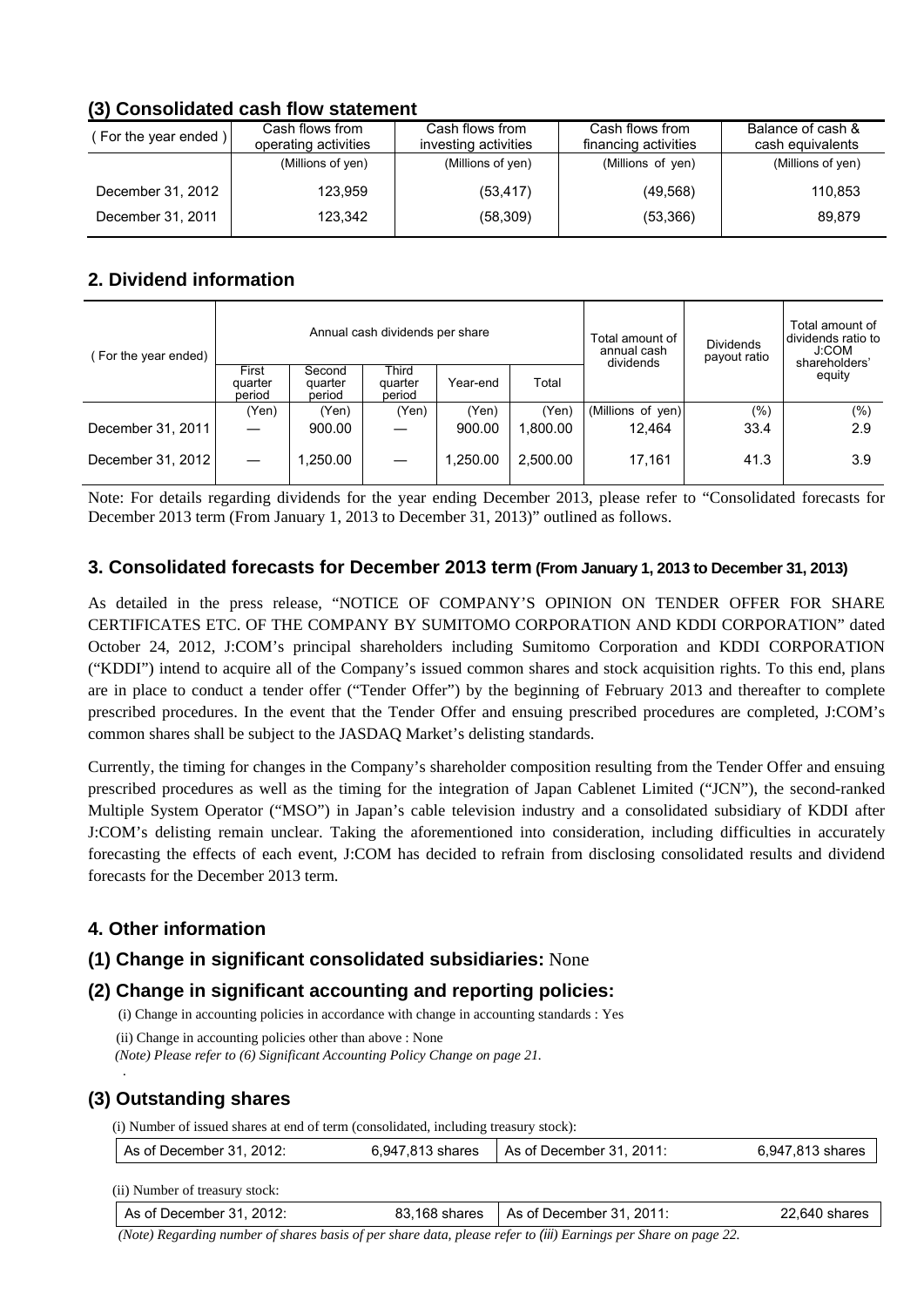# **(Reference) Parent Company Only [JAPANESE GAAP]**

### **1. Operating results (From January 1, 2012 to December 31, 2012)**

### **(1) Financial results**

| For the year ended) | Revenue           |     | Operating income  |       | Ordinary income   |      | Net income        |        |
|---------------------|-------------------|-----|-------------------|-------|-------------------|------|-------------------|--------|
|                     | (Millions of yen) | (%) | (Millions of yen) | (9/6) | (Millions of yen) | (% ) | (Millions of yen) | $(\%)$ |
| December 31, 2012   | 170.074           | 6.1 | 18.997            | 12.7  | 22.312            | 8.7  | 16.654            | (7.0)  |
| December 31, 2011   | 160.354           | 1.9 | 16.859            | 7.9   | 20.530            | 40.8 | 17.912            | 98.1   |

| (For the year ended) | Net income per share | Net income per share<br>(Diluted) |  |
|----------------------|----------------------|-----------------------------------|--|
|                      | (Yen)                | (Yen)                             |  |
| December 31, 2012    | 2,421.58             | 2,420.89                          |  |
| December 31, 2011    | 2,586.78             | 2.585.77                          |  |

*(Note) The percentages shown next to revenue, operating income, ordinary income and net income represent year-on-year changes.* 

### **(2) Financial position**

| (As of)           | Total assets      | Net assets        | Equity capital ratio<br>to total assets | Net assets<br>per share |
|-------------------|-------------------|-------------------|-----------------------------------------|-------------------------|
|                   | (Millions of yen) | (Millions of yen) | (%)                                     | (Yen)                   |
| December 31, 2012 | 424.016           | 263,830           | 62.2                                    | 38.412.30               |
| December 31, 2011 | 430.793           | 266,589           | 61.9                                    | 38,478.77               |

*(Reference) Stockholders' equity: As of December 31, 2012: 263,687 million yen As of December 31, 2011: 266,472 million yen* 

(Status of the audit procedures)

This consolidated annual financial results release is outside the scope of the procedures for audit based on Japan's Financial Instruments and Exchange Law.

It is under the audit procedures process at the time of disclosure of this report.

#### (Cautionary note regarding future-related information)

The forecasts contained in this report have been prepared on the basis of information that is currently available. Because such estimates are inherently very uncertain, actual results may differ from the forecasts. The Company does not guarantee that it will achieve these estimated results and advises readers to refrain from depending solely on these forecasts. Readers should also note that the Company is under no obligation to revise this information on a regular basis.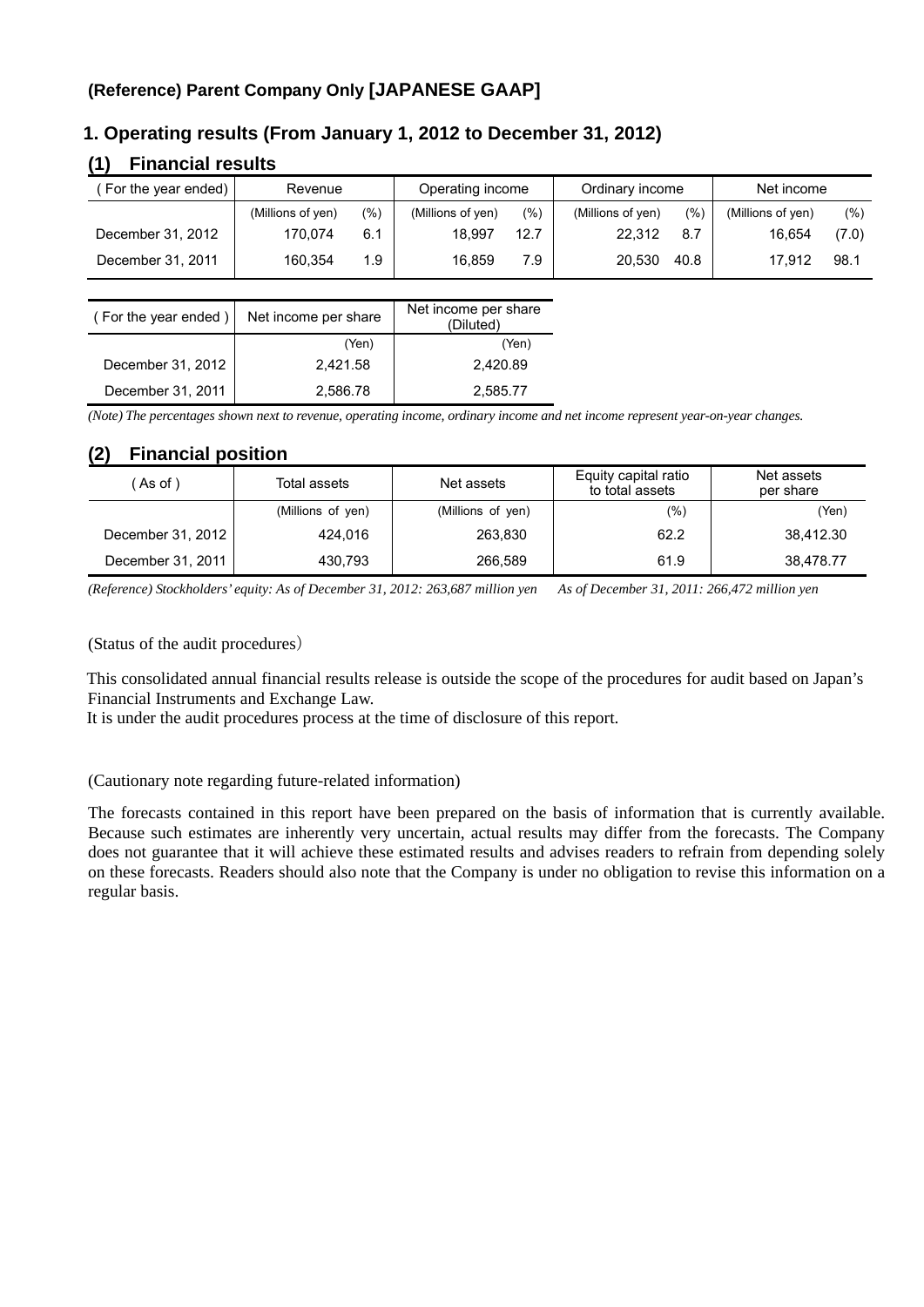# $<$ Contents $>$

| 1. Business Results                                                                                                                                                                                                                  |  |
|--------------------------------------------------------------------------------------------------------------------------------------------------------------------------------------------------------------------------------------|--|
|                                                                                                                                                                                                                                      |  |
| (i) Summary $\cdots$ P. 2                                                                                                                                                                                                            |  |
|                                                                                                                                                                                                                                      |  |
| (iii) Profit and Loss <b>CONSTREY CONSTREY</b> 6                                                                                                                                                                                     |  |
| (iv) Outlook for the Coming Fiscal Year manufactured and the community P. 7                                                                                                                                                          |  |
| (2) Financial Position <b>Construction</b> P. 8                                                                                                                                                                                      |  |
|                                                                                                                                                                                                                                      |  |
|                                                                                                                                                                                                                                      |  |
|                                                                                                                                                                                                                                      |  |
|                                                                                                                                                                                                                                      |  |
|                                                                                                                                                                                                                                      |  |
|                                                                                                                                                                                                                                      |  |
|                                                                                                                                                                                                                                      |  |
| (2) Target Management Indices <b>With Construction Construction</b> P. 12                                                                                                                                                            |  |
| (3) Medium- and Long-Term Management Strategies, and Issues Requiring Action <b></b> P. 12                                                                                                                                           |  |
|                                                                                                                                                                                                                                      |  |
|                                                                                                                                                                                                                                      |  |
|                                                                                                                                                                                                                                      |  |
|                                                                                                                                                                                                                                      |  |
|                                                                                                                                                                                                                                      |  |
|                                                                                                                                                                                                                                      |  |
|                                                                                                                                                                                                                                      |  |
|                                                                                                                                                                                                                                      |  |
|                                                                                                                                                                                                                                      |  |
|                                                                                                                                                                                                                                      |  |
|                                                                                                                                                                                                                                      |  |
|                                                                                                                                                                                                                                      |  |
|                                                                                                                                                                                                                                      |  |
| (iii) Earnings per Share <b>Constanting Constanting Constanting Constanting Constanting Constanting Constanting Constanting Constanting Constanting Constanting Constanting Constanting Constanting Constanting Constanting Cons</b> |  |
|                                                                                                                                                                                                                                      |  |
|                                                                                                                                                                                                                                      |  |
| (vi) Business Combinations <b>manufactures</b> (vi) Business Combinations <b>manufactures</b> (vi) Business Combinations <b>manufactures</b>                                                                                         |  |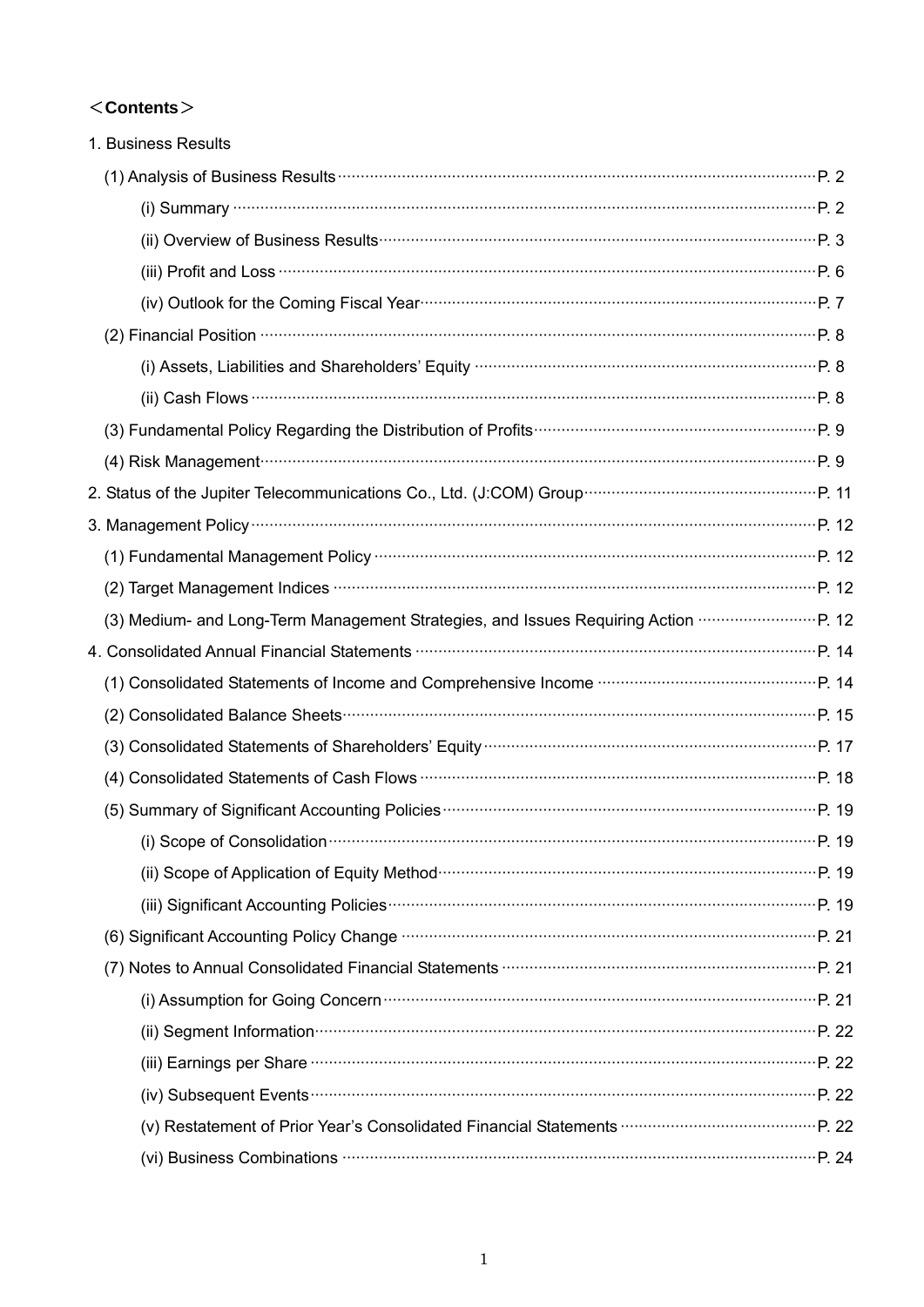# **1**. **Business Results (1) Analysis of Business Results**

### **(i) Summary**

In the multi-channel broadcasting market, the number of channels through new BS digital broadcasting increased from 24 to 31 from March 1, 2012, providing Jupiter Telecommunications Co., Ltd. ("J:COM") and other operators with increasing opportunities to develop new customer segments. At the same time, some factors such as the emergence of new operators including IPTV and Over-The-Top<sup>1</sup> (OTT) triggered major changes in the business environment, ushering in an era of full-fledged competition.

Under these circumstances, the J:COM Group (J:COM together with its consolidated subsidiaries or "the Company") has positioned the fiscal year ended December 31, 2012 (January 1, 2012 to December 31, 2012) as the inaugural year for new pay-TV multi-channel broadcasting. Focused on the CATV business, J:COM concentrated on six core issues, including expanding its customer base and boosting earnings potential, enhancing the level of customer satisfaction and actively cultivating alliances.

During the fiscal year ended December 31, 2012, the Company worked diligently to address these issues by implementing a variety of initiatives, and the resulting key performance indicators in the CATV business are shown below. Effective from the fiscal year ended December 31, 2012, the Company adopted a new definition of subscribing households. As a result, key performance indicators as of December 31, 2011 (fiscal year ended December 31, 2011) also changed from previous data.

| <b>Key Performance Indicators</b>                     | As of December 31, 2011<br>(Fiscal Year Ended)<br>December 31, 2011) | As of December 31, 2012<br>(Fiscal Year Ended)<br>December 31, 2012) | Year-on-Year<br>Change |
|-------------------------------------------------------|----------------------------------------------------------------------|----------------------------------------------------------------------|------------------------|
| <b>Subscribing Households</b>                         |                                                                      |                                                                      |                        |
| Total Number of Subscribing Households <sup>* i</sup> | 3,620,900                                                            | 3,741,200                                                            | $+3.3%$                |
| Total RGUs <sup>*ii</sup>                             | 7,108,900                                                            | 7,577,700                                                            | $+6.6%$                |
| <b>CATV</b>                                           | 3,072,500                                                            | 3,116,800                                                            | $+1.4%$                |
| <b>High-Speed Internet Access</b>                     | 1,820,000                                                            | 1,980,300                                                            | $+8.8%$                |
| Telephony                                             | 2,216,400                                                            | 2,480,600                                                            | $+11.9%$               |
| Average Monthly Churn Rate (per RGU)                  | 0.96%                                                                | 0.93%                                                                | $-0.03$ pts            |
| ARPU <sup>*iii</sup>                                  | ¥7,574                                                               | ¥7,354                                                               | $4-220$                |
| Bundle Ratio <sup>*iv</sup>                           | 1.96                                                                 | 2.03                                                                 | $+0.07$                |

\*i: Number of households subscribing to at least one service

\*ii: Total number of revenue-generating units (RGUs) for services supplied

\*iii: Average revenue per unit

\*ⅳ: Average number of RGUs per subscribing household

Looking at profit and loss for the fiscal year ended December 31, 2012, revenue rose by 2.1% compared with the previous fiscal year to 376,835 million yen owing largely to an increase in the total number of subscribing households and the inclusion of ASMIK ACE ENTERTAINMENT, INC.<sup>2</sup> ("ASMIK") in the Company's scope of consolidation as a subsidiary company in March 2012. These positive factors more than offset negative ones such as revenue related to poor reception compensation<sup>3</sup> for analog terrestrial broadcasting being no longer recorded due to the complete

\_\_\_\_\_\_\_\_\_\_\_\_\_\_\_\_\_\_\_\_\_\_\_\_\_\_\_\_\_\_\_\_\_\_\_\_\_\_\_\_\_\_\_\_\_\_\_\_\_\_\_\_\_\_\_\_\_\_\_\_\_\_\_\_\_\_\_\_\_\_\_\_\_\_\_\_\_\_\_\_\_\_\_\_\_\_\_\_\_\_\_\_\_\_\_

<sup>1</sup>

<sup>&</sup>lt;sup>1</sup> Service which distributes images to a terminal directly through broadband Internet  $\frac{2}{3}$  ASMIK ACE ENTERTAINMENT, INC. took over VOD business which was spun off by Jupiter Entertainment Co. Ltd. and at the same time changed the trade name to ASMIK ACE, INC. on December 1, 2012.

The J:COM Group provided retransmission services of terrestrial broadcasting to areas with poor analog reception resulting from obstacles constructed by third parties by entering into agreements with the parties regarding construction and maintenance of cable facilities. Compensation for poor analog reception was the income received by the J:COM Group based on these agreements.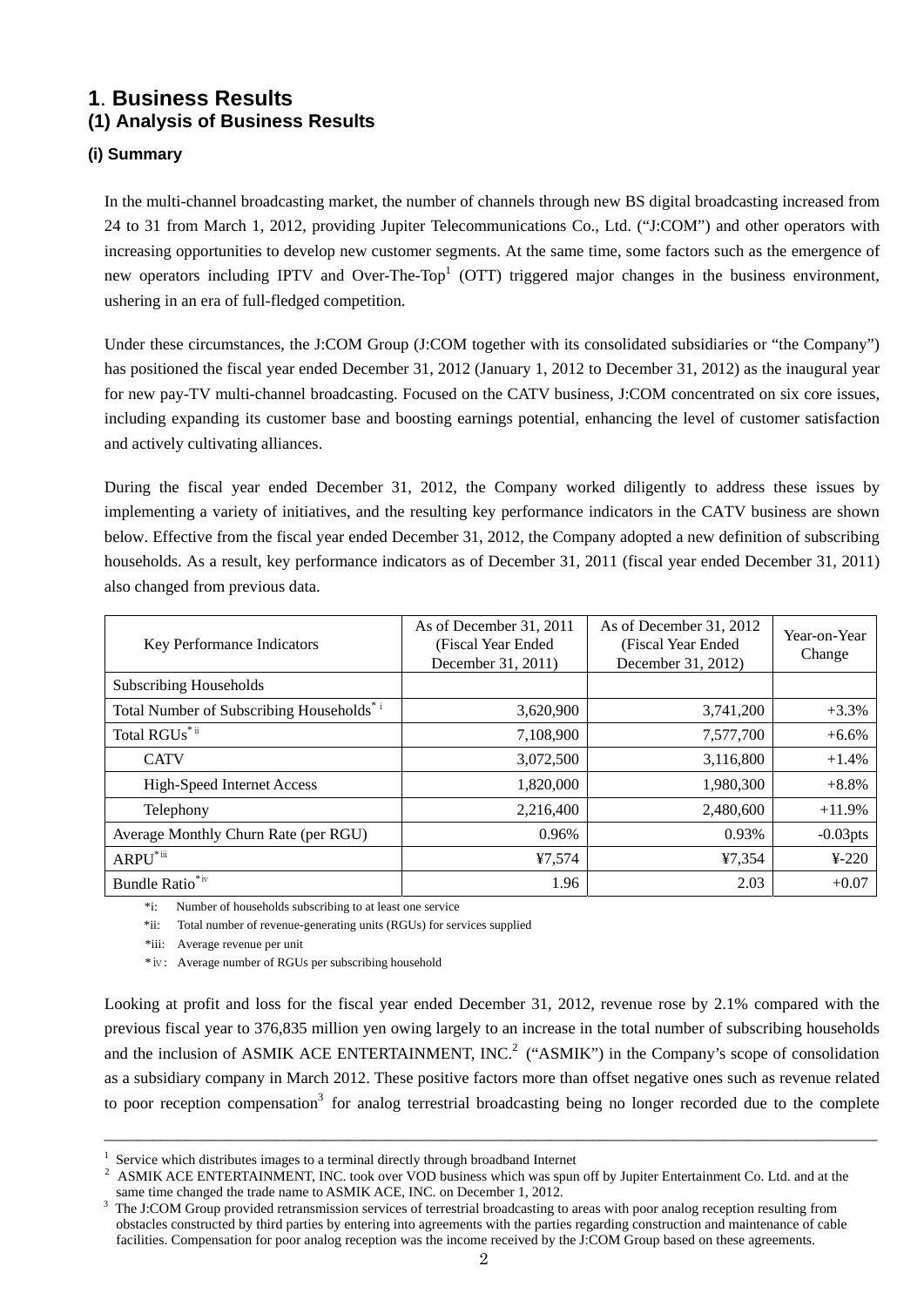changeover to digital terrestrial broadcasting on July 24, 2011 and decreased ARPU by 220 yen (2.9%) compared with the previous fiscal year. The decline of ARPU was a result of an increase in the number of households subscribing to discounted packaged services with long-term contracts, including "J:COM TV My style".

Operating income gained by 0.5% to 71,414 million yen and net income attributable to J:COM shareholders increased by 11.7% to 41,623 million yen.

#### **(ii) Overview of Business Results**

Recognizing that changes in its external operating environment offer opportunities, the Company proactively implemented initiatives aimed at generating sustained expansion, while at the same time taking steps to reinforce its management base as a means of ensuring ongoing medium- and long-term development.

First, as a part of efforts to address the most important issue of expanding its customer base and boosting earnings potential, the Company is taking steps to develop and promote products that match the needs of customers, following the complete changeover to digital terrestrial broadcasting in July 2011. With respect to these efforts, the Company promoted increased subscription focusing mainly on packaged services, including "J:COM NET PACK", a key component of its high-speed Internet access services that boast a broad product lineup. Moreover, J:COM revised its performance evaluation system for sales representatives as well as sales stations from February 2012. Shifting away from the previous focus on the number of RGUs acquired, greater emphasis is placed on sales and earnings benchmarks. As a result, the ratio of new subscribers to J:COM's 160Mbps service, which contributes more to revenue, to the total number of new subscribers to high-speed Internet access services increased from 35.1% recorded for January 2012 to have hovered at 55% and above since June 2012. At the same time, the ratio of new subscribers to the J:COM's multi-channel services (CATV services excluding "J:COM TV My style" , "J:COM TV My style NEXT" and BS retransmission services) to new subscribers to CATV services (excluding BS retransmission services) increased from 67.1% recorded for January 2012 to have generally hovered at 75% and above since May 2012.

On September 21, 2012, the Company ceased selling "J:COM TV My style" and launched "J:COM TV My style NEXT" as a new packaged service. Whereas "J:COM TV My style" provided access to thematic channel programs through video-on-demand (VOD), "J:COM TV My style NEXT" is a linear-type of multi-channel broadcasting service that delivers prescheduled programs listed in a viewing guide. Specifically, this new service offers subscribers digital terrestrial broadcasts, BS digital broadcasts and one option from the three categories ("movies and documentaries", "dramas" and "animation and music"), each comprising five thematic channels, in combination with high-speed Internet access and/or telephony services. With "J:COM TV My style NEXT", the Company aims to encourage subscription to services among the viewer segments that have low multi-channel subscription rates, such as young single residents and retired couples. Furthermore, the Company aims to improve the trend of decline in ARPU by setting monthly subscription fees for the new service some hundreds of yen higher on average compared to "J:COM TV My style".

On April 2, 2012, the Company expanded the broadcast area of its new community channel, "J:COM Channel HD", from the Kanto region to all J:COM service areas with the goals of raising awareness of the Company's fee-based services and attracting new subscribers. "J:COM Channel HD" mainly broadcasts the Company's original content, while also delivering programs that promote J:COM's services and thematic channels. The Company also began high-definition (HD) digital transmission of its other community channel, "J:COM Channel", to Sapporo and certain other areas in August 2012, and then extended HD coverage to all J:COM service areas by the end of December of the same year. "J:COM Channel" primarily features regional information, including announcements from local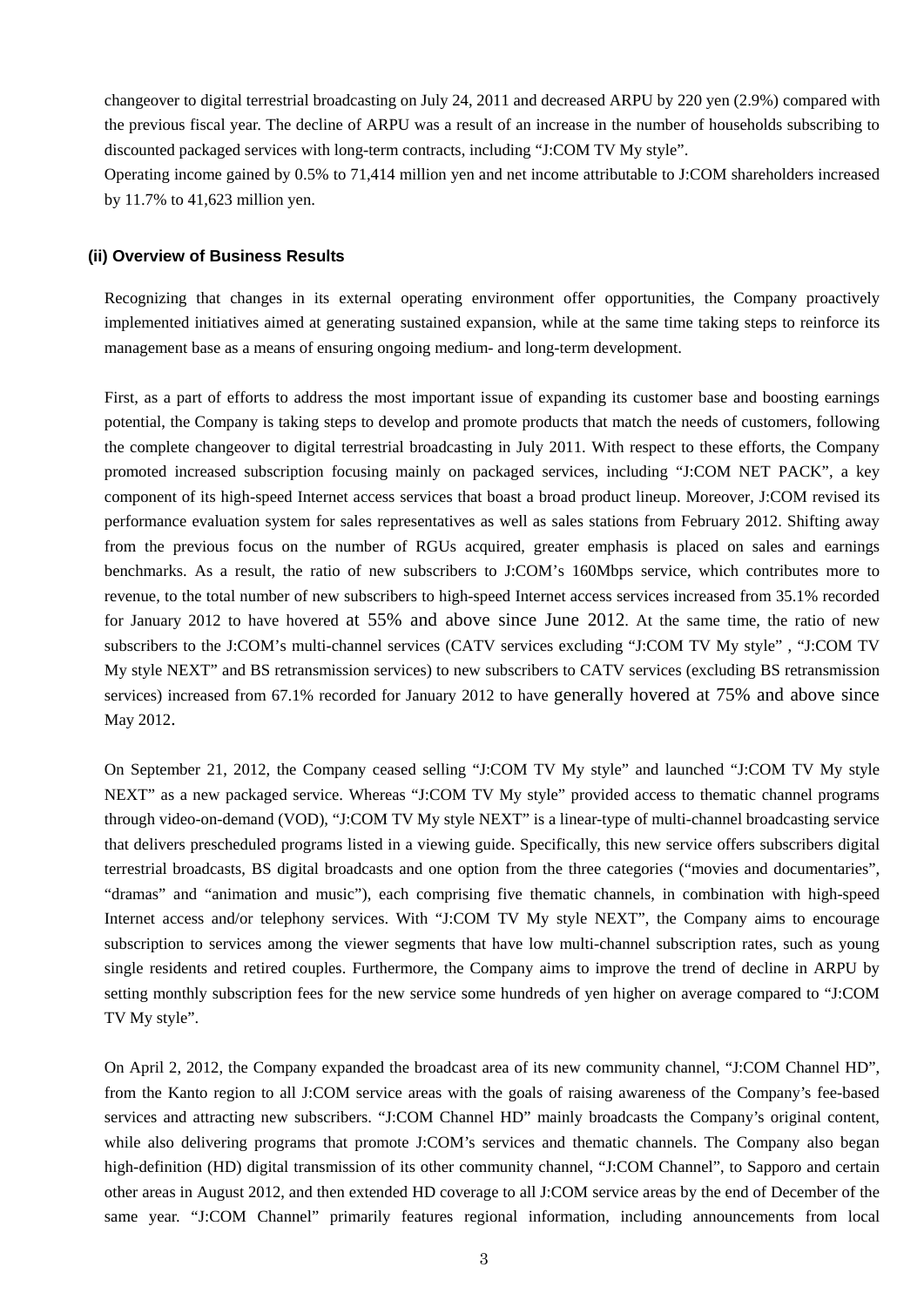organizations and governments. By offering these two community channels, the Company intends to enhance the level of customer satisfaction while encouraging subscriptions to services among viewers who presently do not subscribe to fee-based services.

As a new initiative in the fiscal year under review, on October 15, 2012, the Company launched the "J:COM Omakase Support" service targeting subscribers of J:COM TV and J:COM NET in the Tokyo area. The service provides assistance with television and Internet technical difficulties, such as television wiring and connections, and setting up of computers, smartphones and tablet devices to use Internet, all for a monthly charge of 525 yen (including tax). Expert staff provide remote computer support through special telephones, and they visit households at no charge or for a discounted fee. By providing "J:COM Omakase Support", the Company aims to increase its earnings while at the same time making it easier for customers to use its services worry-free.

From December 2012, the Company began a trial service to supply electricity for condominiums in Tokyo's Suginami Ward. To offer the service, J:COM receives the electricity supply from SUMMIT ENERGY CORPORATION, a power producer and supplier, and the Company provides electricity to customers living in condominiums in J:COM's service area at lower rates than those contracted with regional power companies in the past. Based on the results of the trial in Suginami Ward, the Company plans to progressively expand the service to all J:COM service areas from 2013.

By offering new services like this electricity service for condominiums and "J:COM Omakase Support", in addition to its existing broadcasting and telecommunication services, the Company is working to expand its customer base and further strengthen its earnings potential going forward.

Secondly, the Company is pursuing measures aimed at enhancing the level of customer satisfaction. It has been striving to further expand VOD services with the aim of providing a service that is tailored to the diversifying needs of customers, whose viewing style is increasingly shifting toward enjoying programs of their choice, as and when desired. On May 22, 2012, the Company launched "Xvie", a service that lets users purchase VOD via smartphones, tablet devices and personal computers without any additional subscription agreements as long as they subscribe to J:COM TV service. "Xvie" is a "TV everywhere" service tailored to suit customers' changing viewing styles, allowing them to enjoy VOD anytime, anywhere, and on any type of device. Approximately 11,600 VOD titles can be purchased via "Xvie" as of December 31, 2012.

In another initiative to expand its VOD services, the Company began offering an all-you-can-watch VOD service, "J:COM On Demand Megapack", from June 1, 2012. "J:COM On Demand Megapack" allows J:COM TV Digital services subscribers unlimited access to a comprehensive range of programming spanning various genres including movies, Japanese and overseas dramas, animation, general entertainment, and hobby and educational programs, for a monthly rate of 980 yen (including tax). As of December 31, 2012, more than 4,800 titles were available via "J:COM On Demand Megapack". To raise customer satisfaction even further, the Company expanded its service availability of "J:COM On Demand Megapack" via "Xvie" service from November 1, 2012.

In addition, the Company has been involved in the distribution of dramas produced by TOKYO BROADCASTING SYSTEM TELEVISION, INC.("TBS") prior to terrestrial broadcasting in partnership with TBS. For the fiscal year ended December 31, 2012, it had exclusive distribution of "*Houkago wa Mystery to tomoni"* (distribution started from April 20, 2012), "*Soumatou Kabushiki Gaisha"* (distribution started from July 13, 2012) and "*Irodori Himura"* (distribution started from October 12, 2012) through VOD prior to terrestrial broadcasting.

Taken all together, the total number of titles of VOD services purchased in the fiscal year under review was 14,615,900, up 15.3% compared to the previous fiscal year.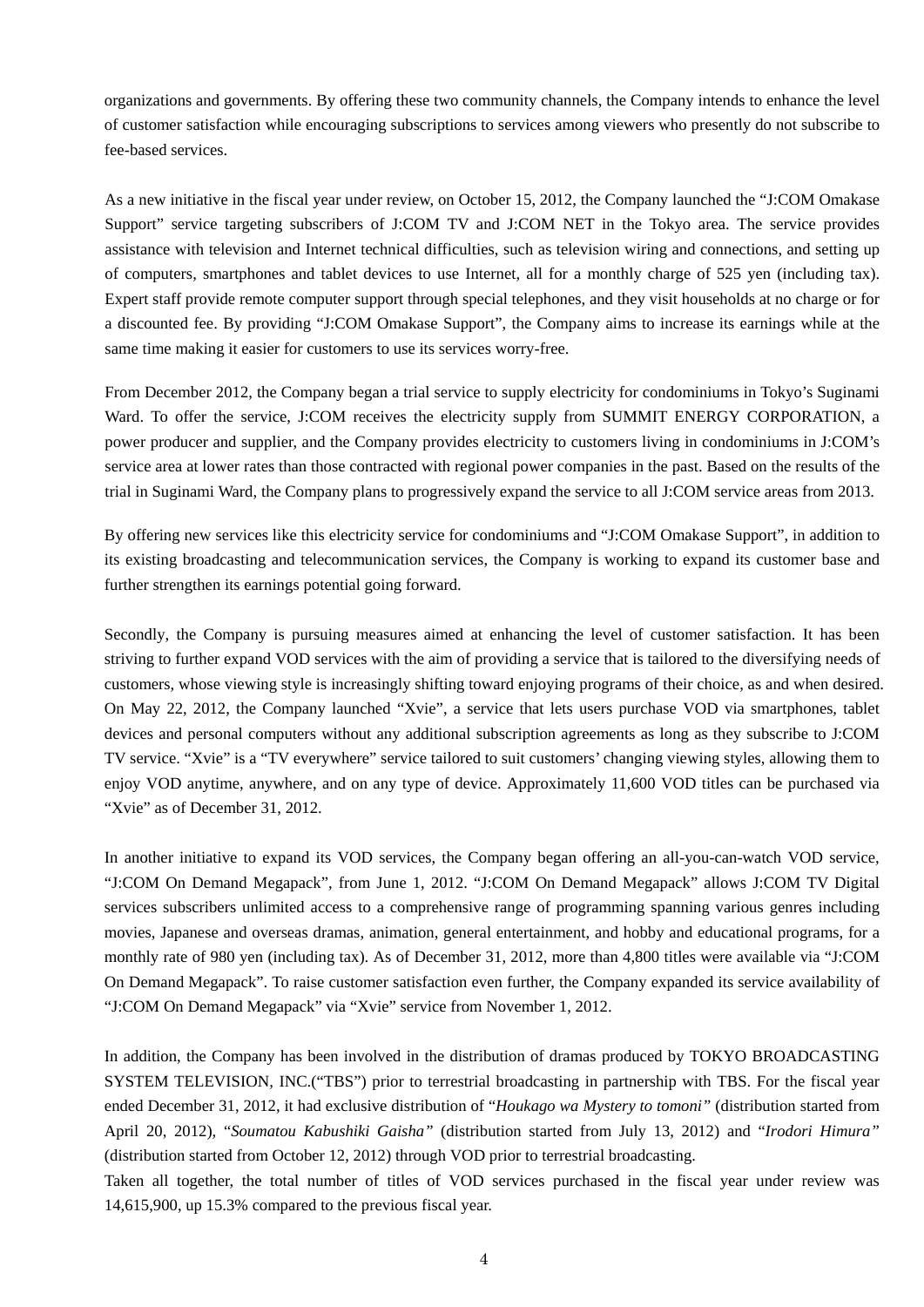Third, energies are being channeled toward proactively cultivating alliances. As a component of its alliance with KDDI CORPORATION ("KDDI"), the Company first initiated mutual sales of both companies' services in the Kansai and Sapporo areas from August 2010. This was then extended to the Kanto and Sendai areas in December 2011. As a result, for the fiscal year under review, the number of RGUs acquired via KDDI rose significantly compared to the previous fiscal year, from 11,400 to 84,100. Meanwhile, the number of mobile phone lines secured by KDDI through introductions by the Company increased from 10,400 to 50,100 year on year. In addition, the Company strove to make use of "au Smart Value", a packaged service that combines J:COM's high-speed Internet access and telephony services with discounted au smartphone usage fees, from March 1, 2012. In this manner, the Company worked diligently to cultivate a new customer segment while promoting the use of additional services by existing subscribing households. As a result, for the fiscal year under review, the number of subscribing households triggered by "au Smart Value" totaled 74,000. Of this total, 48,800 were new subscribers.

Moreover, as a part of its efforts to further promote its business alliance with KDDI, since August 2012 the Company has started establishing public Wi-Fi access points (APs) for au smartphone users within its service areas using the Company's high-speed Internet access. A total of approximately 5,100 APs have been set up as of December 31, 2012. Through this partnership, the Company is earning revenue from KDDI while encouraging subscription to additional services by taking advantage of this Internet access service available at commercial, public and other facilities within J:COM's service area where the APs are located.

Fourth, the Company is placing considerable emphasis on actively pursuing M&As. In its "Medium-Term Business Plan," the Company has positioned M&As as a key strategy for the expansion of its CATV Business and Media Business as well as achieving J:COM's aspirations to establish lifestyle support businesses based on the concept of "J:COM Everywhere". In the fiscal year ended December 31, 2012, J:COM acquired the shares of ASMIK in March, turning it into a consolidated subsidiary with the aim of enhancing original content production capabilities and securing programming content exclusive distribution rights. As a part of its business collaboration with ASMIK, the Company began distribution of an original drama series based on Keigo Higashino's "*Warai"* ("Laugh") stories, which was planned and produced by ASMIK, through the Company's VOD on August 1, 2012. Moreover, during the fiscal year under review, ASMIK produced and released seven movies, including "*Helter Skelter"* (premiered July 14, 2012), "*The Floating Castle"* (premiered November 2, 2012), and "*The Castle of Crossed Destinies"* (premiered December 22, 2012). Among them, "*Helter Skelter"* and "*The Floating Castle"* were major hits in Japan, grossing over 2.1 billion yen and 2.7 billion yen, respectively in box-office revenues by the end of December 2012.

Fifth, the Company is endeavoring to further fortify its network to ensure the integrity and stability of its broadcasting and communications network as a public utility and valuable asset of the people. For its part, the Company is working tirelessly to enhance the robustness of its network to ensure its reliability as basic social infrastructure in the event of a large-scale natural disaster. Among a number of measures, the Company is incorporating the backbone networks between its five regional service areas nationwide into KDDI's integrated IP core network, which uses  $MPLS<sup>4</sup>$ technology with the advantage of outstanding quality control. This changeover began on March 15, 2012, and the Company plans to complete the switchover to the integrated IP core network in the fiscal year ending December 31, 2014, and it expects the change to reduce related operating costs going forward.

Sixth, the Company is promoting increased business efficiency. As part of its measures aimed at generating the funds required for medium- and long-term development and growth in preparation for an operating environment in which

\_\_\_\_\_\_\_\_\_\_\_\_\_\_\_\_\_\_\_\_\_\_\_\_\_\_\_\_\_\_\_\_\_\_\_\_\_\_\_\_\_\_\_\_\_\_\_\_\_\_\_\_\_\_\_\_\_\_\_\_\_\_\_\_\_\_\_\_\_\_\_\_\_\_\_\_\_\_\_\_\_\_\_\_\_\_\_\_\_\_\_\_\_\_\_

<sup>4</sup> Abbreviation of Multi-Protocol Label Switching, a packet data switching technology that increases the speed of data forwarding and traffic management.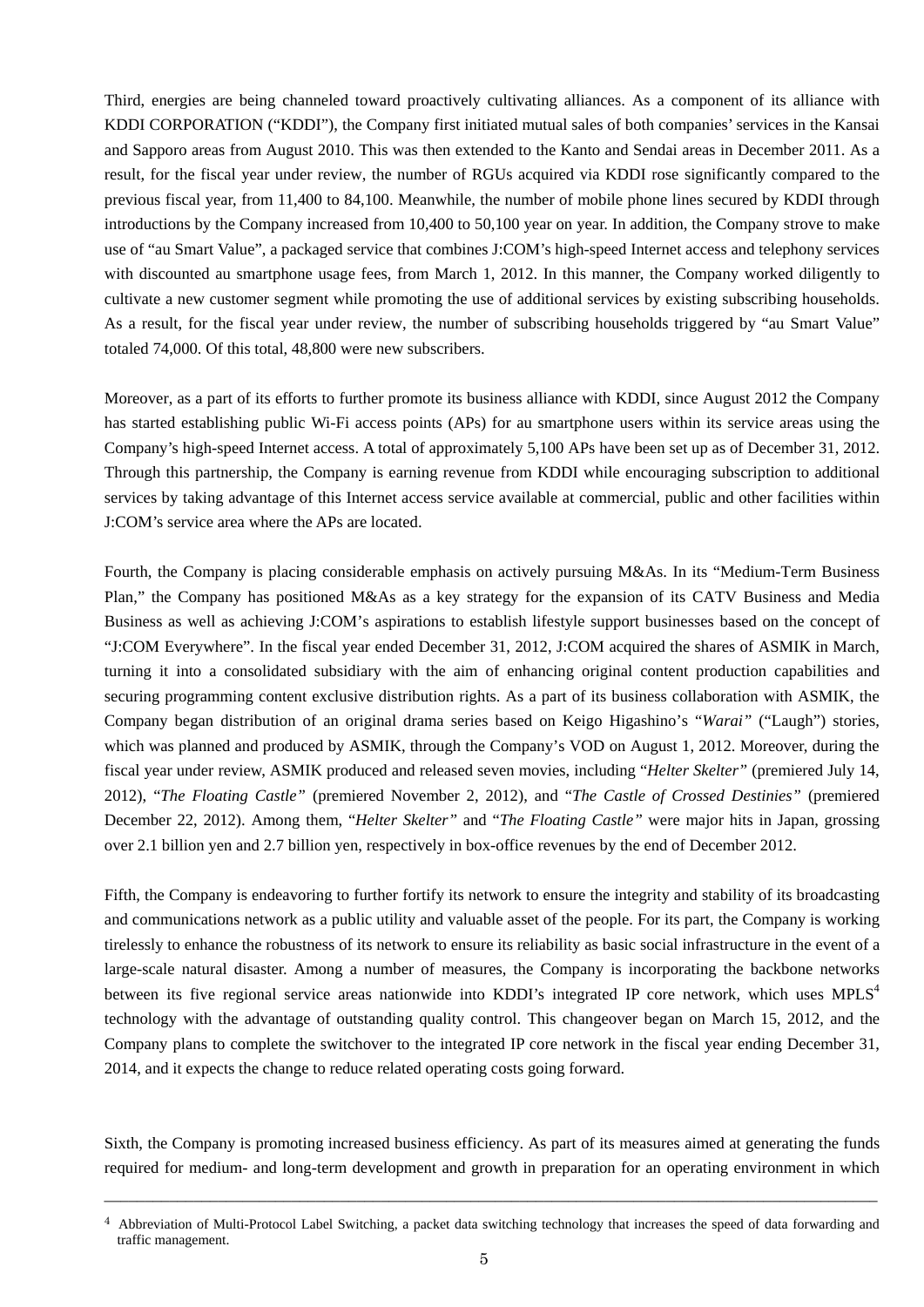competition is becoming more and more intense, J:COM implemented reforms to its organizational structure on April 1, 2012 for the purpose of consolidating and streamlining the organization of its head office divisions.

In addition, as for the media business, the Company merged the VOD business of Jupiter Entertainment Co., Ltd. ("JE"), a J:COM's consolidated subsidiary, into the operations of ASMIK on December 1, 2012, with the objective of consolidating and strengthening its business structure. Through this business integration, the Company intends to improve the J:COM Group's content procurement capabilities and to plan and develop original content which will create synergistic effects to the J:COM group by centralizing the previously separate content procurement operations of JE and ASMIK.

Moreover, the Company opened J:COM Wonder Studio, its first concept shop, on May 22, 2012 in the East Yard at Tokyo Solamachi<sup>®</sup>, the retail center inside TOKYO SKYTREE TOWN<sup>®</sup> for the purpose of promoting its pioneering services and enhancing the strength of the J:COM brand. At J:COM Wonder Studio, the Company proposes new ways to enjoy TV using projections of the latest images from its thematic channels on four 103-inch plasma displays, which are among the biggest in Japan, and "Xvie" service demonstrations. About seven months after opening, J:COM Wonder Studio had received a total of 530,000 visitors by the end of December 2012.

In the media business, in the field of new BS digital broadcasting, which commenced in October 2011, J:COM's consolidated subsidiary J SPORTS Corporation ("J SPORTS"), which operates thematic sports channels, built on its existing J SPORTS 1 and J SPORTS 2 channels, to complete the transfer to BS broadcasting through J SPORTS 3 (formerly J sports ESPN) and J SPORTS 4 (formerly J sports Plus) on March 1, 2012. As a result, J SPORTS is the nation's top BS channel operator with a market-leading four channels.

In addition, Jupiter Golf Network Co., Ltd., a consolidated subsidiary that operates the dedicated golf channel Golf Network, concluded an agreement for acquiring broadcast rights starting from April 2012 with U.S.-based Golf Channel in November 2011. As a result, Golf Network has been Japan's only dedicated golf channel since April 2012, and its program lineup has been substantially strengthened and expanded. Thus, the number of households able to view Golf Network increased from 7.26 million as of December 31, 2011 to 8.01 million as of November 30, 2012.

#### **(iii) Profit and Loss**

In the following discussion, we quantify the acquisition impact, which represents the effect by consolidating an acquired entity on our results of operations during the first twelve months following the acquisition date. We represent changes that exclude the impact of acquisitions as changes at existing consolidated subsidiaries. Included as acquisition impacts in the below discussion of cumulative consolidated business results for the year ended December 31, 2012 are YOKOHAMA CABLE VISION Inc., consolidated on October 7, 2011 and ASMIK ACE ENTERTAINMENT, INC., consolidated on March 30, 2012.

Revenue increased by ¥7,762 million, or 2.1% from ¥369,073 million for the year ended December 31, 2011 to ¥376,835 million for the year ended December 31, 2012. This increase included ¥7,730 million that was attributable to the aggregate impact of acquisitions.

Subscription fees increased by ¥5,341 million, or 1.7%, from ¥307,935 million for the year ended December 31, 2011 to ¥313,276 million for the year ended December 31, 2012. This increase included ¥2,349 million that was attributable to the aggregate impact of acquisitions. Excluding the impact of acquisitions, subscription fees at existing subsidiaries increased by ¥2,992 million, or 1.0%.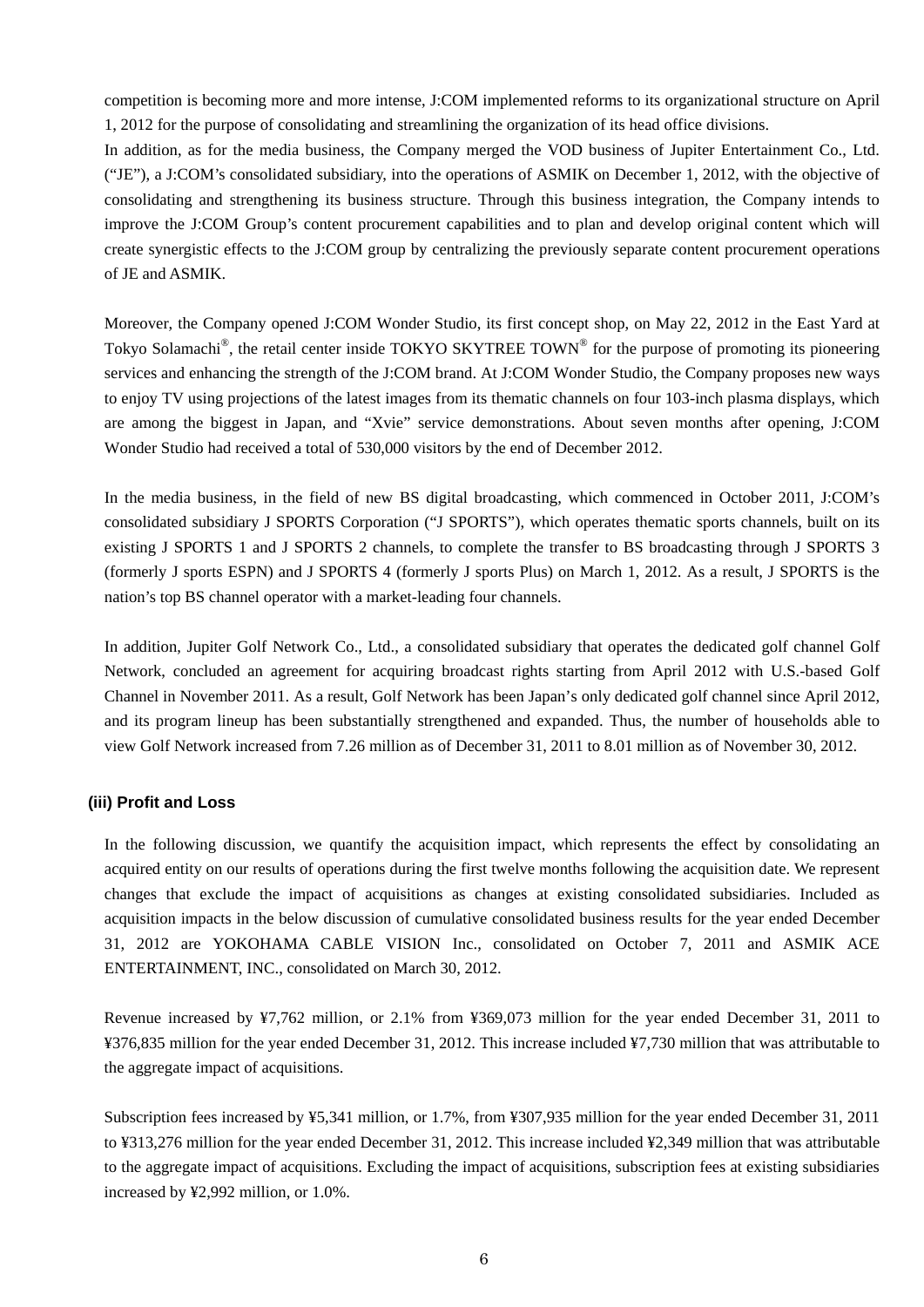Cable television subscription fees increased by ¥2,534 million, or 1.5%, from ¥165,350 million for the year ended December 31, 2011 to ¥167,884 million for the year ended December 31, 2012. High-speed Internet access subscription fees increased by ¥3,195 million, or 3.5% from ¥90,079 million for the year ended December 31, 2011 to ¥93,274 million for the year ended December 31, 2012. Telephony subscription fees decreased by ¥388 million, or 0.7%, from ¥52,506 million for the year ended December 31, 2011 to ¥52,118 million for the year ended December 31, 2012. The increase in cable television subscription fees and high-speed Internet access subscription fees, in spite of a decrease in ARPU caused largely by an increase in subscription rate of economical long term contract plan of J:COM TV My style and Value Plan, etc., was mainly due to an increase in the number of consolidated subsidiary subscribing households. The decrease in telephony subscription fees in comparison with that of the previous year was primarily the result of a temporary increase brought by the Great East Japan Earthquake in March 2011.

Turning to existing consolidated subsidiary subscription fees for the year ended December 31, 2012 by type of service, income through subscription fees for cable television and high-speed Internet access service increased by 0.4% and 3.1%, respectively, while that for telephony service decreased by 0.8%.

Other revenue increased by ¥2,421 million, or 4.0%, from ¥61,138 million for the year ended December 31, 2011 to ¥63,559 million for the year ended December 31, 2012. The increase was mainly attributable to the aggregate impact of acquisitions of ¥5,381 million, which was partially offset by a decrease in revenue relating to poor reception compensation.

Operating and programming costs increased by ¥7,920 million, or 5.6%, from ¥140,525 million for the year ended December 31, 2011 to ¥148,445 million for the year ended December 31, 2012. This increase was mainly due to an increase in costs relating to programming and the aggregate impact of acquisitions of ¥3,903 million. Selling, general and administrative expenses increased by ¥3,472 million, or 4.8%, from ¥72,150 million for the year ended December 31, 2011 to ¥75,622 million for the year ended December 31, 2012. This was mainly due to an increase in personnel and the aggregate impact of acquisitions of ¥2,600 million. Depreciation and amortization expenses decreased by ¥3,969 million, or 4.7%, from ¥85,323 million for the year ended December 31, 2011 to ¥81,354 million for the year ended December 31, 2012. The decrease was largely due to certain fully depreciated assets before December 31, 2012.

Operating income, as a result of the above items, increased by ¥339 million, or 0.5% from ¥71,075 million for the year ended December 31, 2011 to ¥71,414 million for the year ended December 31, 2012.

Income before noncontrolling interests and income taxes increased by ¥1,591 million, or 2.3% from ¥68,532 million for the year ended December 31, 2011 to ¥70,123 million for the year ended December 31, 2012. Net income attributable to J:COM shareholders increased by ¥4,345 million, or 11.7%, from ¥37,278 million for the year ended December 31, 2011 to ¥41,623 million for the year ended December 31, 2012. This was due to a decrease in income taxes expense by lapse of the statute of limitations on unrecognized tax benefits and etc.

#### **(iv) Outlook for the Coming Fiscal Year**

Amid little prospect of any substantial growth in the number of fee-based multi-channel broadcasting service subscribing households in Japan, competition is projected to intensify during the December 2013 term due to competition from satellite broadcasting, Internet protocol television (IPTV), and over-the-top (OTT) operators.

Under these circumstances, the J:COM Group has positioned the 12-month period ending December 31, 2013 as a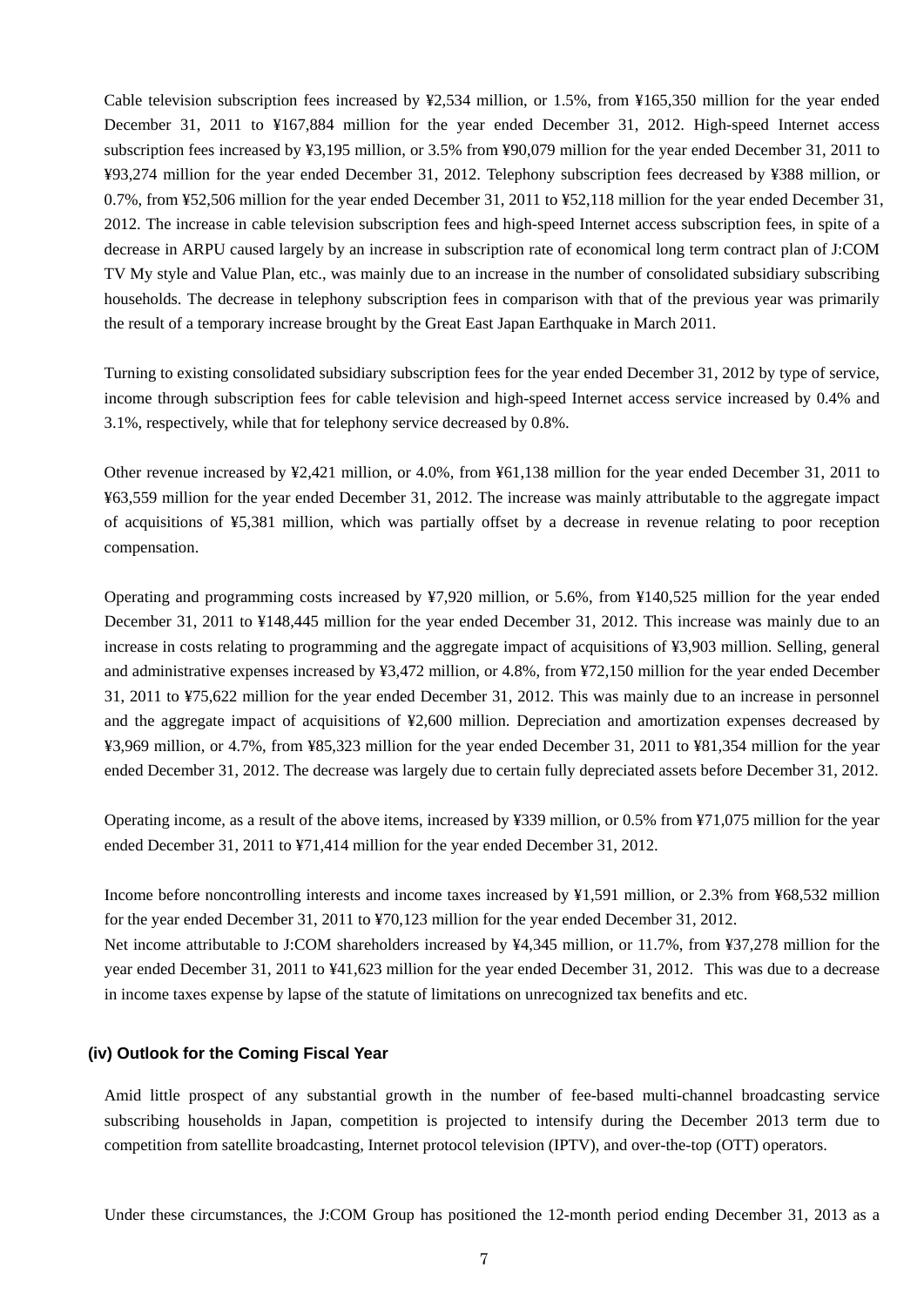year for taking on challenges to increase earnings. At the same time, the Group recognizes the critical need to implement ambitious cost restructuring and to retain the loyalty of its existing customers. With this in mind, the J:COM Group will promote a variety of services together with sales and marketing initiatives while further advancing the cost restructuring measures launched during the December 2012 term.

Meanwhile J:COM's principal shareholders including Sumitomo Corporation and KDDI intend to acquire all of the Company's issued common shares and stock acquisition rights. To this end, plans are in place to conduct a tender offer ("Tender Offer") by the beginning of February 2013 and thereafter to complete prescribed procedures. In the event that the Tender Offer and ensuing prescribed procedures are completed, J:COM's common shares shall be subject to the JASDAQ Market's delisting standards.

Currently, the timing for changes in the Company's shareholder composition resulting from the Tender Offer and ensuing prescribed procedures as well as the timing for the integration of Japan Cablenet Limited ("JCN"), the second-ranked Multiple System Operator ("MSO") in Japan's cable television industry and a consolidated subsidiary of KDDI after J:COM's delisting remain unclear. Taking the aforementioned into consideration, including difficulties in accurately forecasting the effects of each event, J:COM has decided to refrain from disclosing consolidated results and dividend forecasts for the December 2013 term.

### **(2) Financial Position**

#### **(i) Assets, Liabilities and Shareholders' Equity**

Total assets decreased by ¥343 million, from ¥812,373 million as of December 31, 2011 to ¥812,030 million as of December 31, 2012. This was due to a decrease in net book value of property and equipment, and identifiable intangible assets by depreciation, which was partially offset by an increase in cash and cash equivalents.

Total liabilities decreased by ¥25,638 million, from ¥355,057 million as of December 31, 2011 to ¥329,419 million as of December 31, 2012. This was primarily due to a decrease in long-term debt, capital lease obligations and deferred revenue.

Total J:COM shareholders' equity increased by ¥22,883 million from ¥431,664 million as of December 31, 2011 to ¥454,547 million as of December 31, 2012. The increase was due to the upswing by net income attributable to J:COM shareholders for the year ended December 31, 2012, which was partially offset by dividends paid to shareholders and purchases of treasury stock.

Total J:COM shareholders' equity as of December 31, 2011 were restated. Please refer to (v) Restatements of Prior Year's Consolidated Financial Statements on page 22.

#### **(ii) Cash Flows**

For the year ended December 31, 2012, the net cash was provided by operating activities of ¥123,959 million, used in investing activities of ¥53,417 million and financing activities of ¥49,568 million, respectively. Resulting from the aforementioned activities, cash and cash equivalents increased by ¥20,974 million from ¥89,879 million as of December 31, 2011 to ¥110,853 million as of December 31, 2012.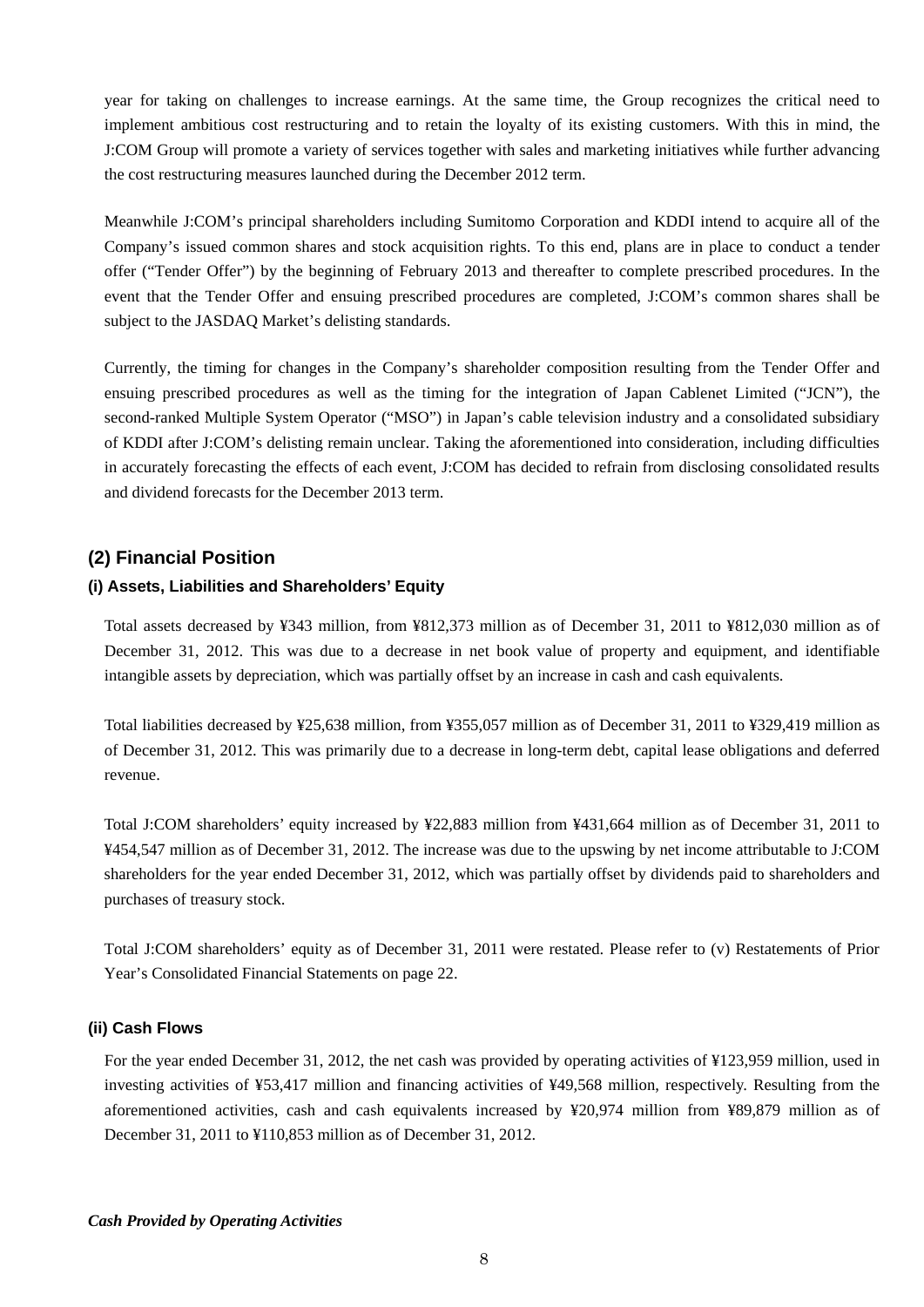Net cash provided by operating activities increased by ¥617 million, from ¥123,342 million for the year ended December 31, 2011 to ¥123,959 million for the year ended December 31, 2012. The increase was attributable to decrease in income taxes payment, which was partially offset by a decrease in depreciation and amortization, deferred revenue and other liabilities.

#### *Cash Used in Investing Activities*

Net cash used in investing activities decreased by ¥4,892 million, from ¥58,309 million for the year ended December 31, 2011 to ¥53,417 million for the year ended December 31, 2012. This was mainly due to a decrease in acquisitions of new subsidiaries, net of cash acquired.

#### *Cash Used in Financing Activities*

Net cash used in financing activities decreased by ¥3,798 million, from ¥53,366 million for the year ended December 31, 2011 to ¥49,568 million for the year ended December 31, 2012. This was mainly due to an increase in long-term debt and a decrease in principal payments of long-term debt and capital lease obligations, which was partially offset by an increase in purchases of treasury stock and dividends paid to shareholders.

### **(3) Fundamental Policy Regarding the Distribution of Profits**

J:COM recognizes that the distribution of profits to shareholders is an important management issue. In this context, the Company will endeavor to consistently supplement the J:COM Group's internal reserves in order to undertake the necessary investment for future growth and to bolster its financial standing. Moreover, J:COM will take into consideration trends in cash on hand and deposits as well as free cash flow together with consolidated results and the dividend payout ratio to utilize surplus funds for the purpose of maintaining stable and continuous returns to shareholders.

Based on this recognition and policy, J:COM plans to raise its annual cash dividend of ¥1,800 per share paid in the year ended December 2011 to ¥2,500 per share (interim cash dividend of ¥1,250 per share and a year-end cash dividend of ¥1,250 per share) in the year ended December 2012. In line with its decision regarding business results forecasts for the December 2013 term, J:COM will refrain from commenting on cash dividend projections for the year ending December 2013 at this time.

#### **(4) Risk Management**

The J:COM Group has implemented organizational and structural risk management measures. However, should risks emerge, the possibility exists that they could significantly affect the J:COM Group's business results, financial position or cash flows.

As of December 31, 2012, risks to the J:COM Group (some of which are outside of the control of the J:COM Group) were as follows:

- Risks associated with the J:COM Group's businesses
	- Losing opportunities to gain new subscribers
	- Network obsolescence and inability to make additional investment for network expansion
	- Decrease in opportunities to expand operations through acquisition of other businesses
	- Financial risks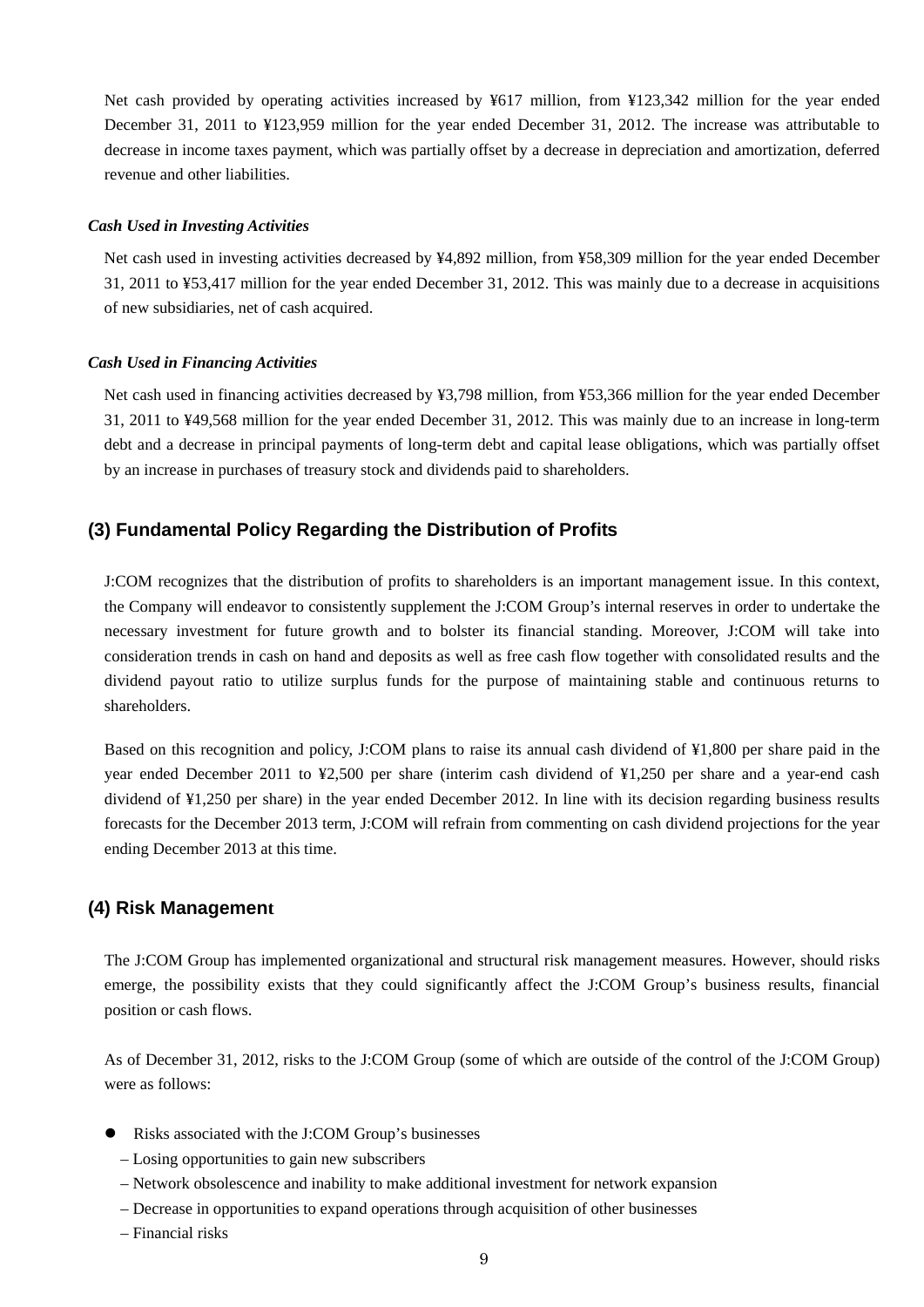- Non-compliance with certain regulations (for instance, claims for damages resulting from unauthorized release of personal information)
- Risks associated with business relationships
- The cessation of transactions, etc., in the J:COM Group's relationships with programming suppliers, network infrastructure providers, suppliers of service reception and transmission equipment (digital set-top boxes, etc.), and other CATV and satellite service provider
- Risks associated with relationships with shareholders – Share purchase demand by minority shareholders
- Risks associated with markets
	- Intensifying competition with other firms in the same line of business as the J:COM Group, and adverse trends in markets
- Legal and regulatory risks
	- Stricter government regulations, revisions to laws, etc.
- Risks associated with natural and man-made disasters – Outage of the J:COM Group's transmission facilities due to natural and man-made disasters, etc.

For more detailed information on the foregoing, please refer to the J:COM annual securities report scheduled to be submitted in March 2013.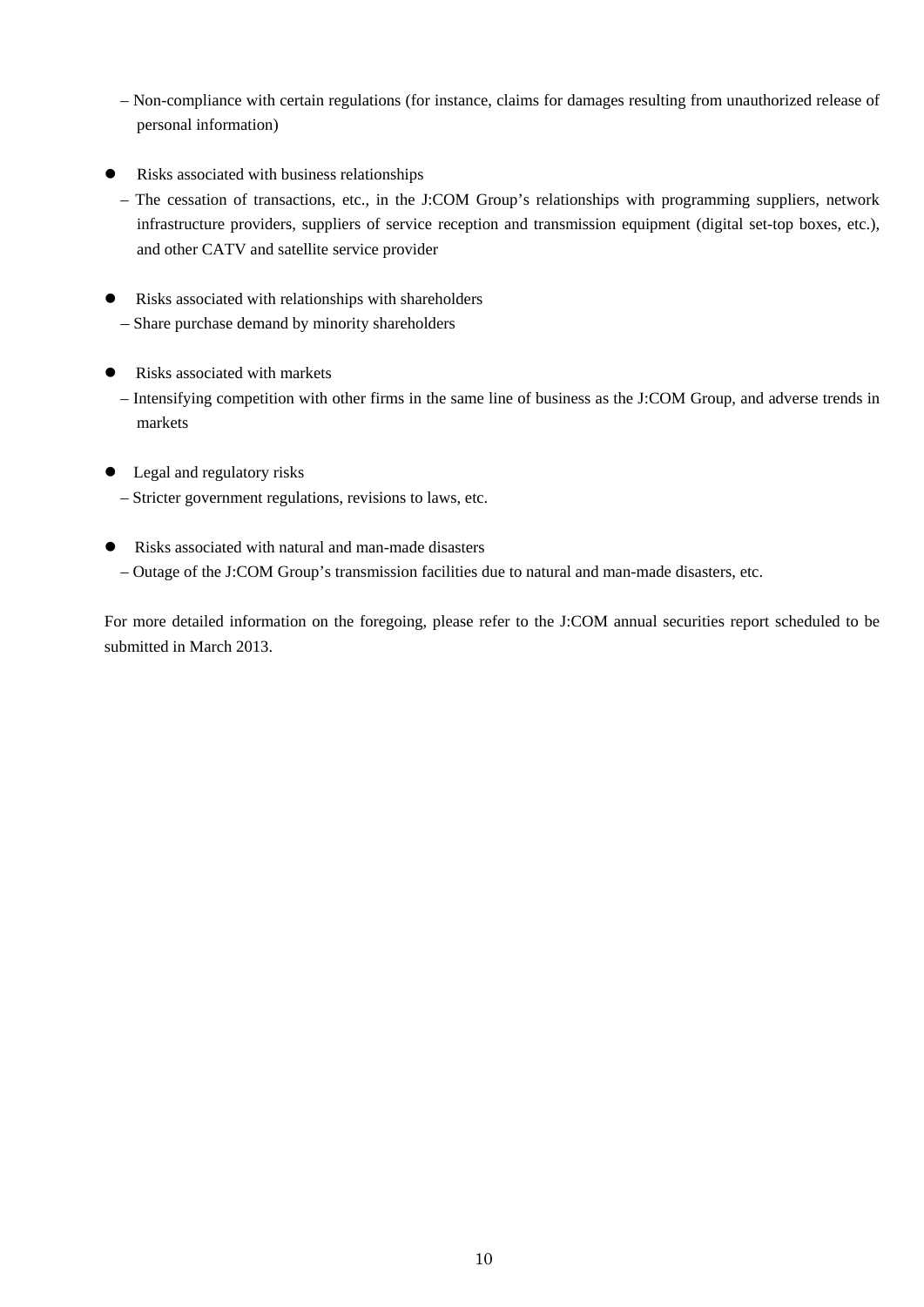# **2. Status of the Jupiter Telecommunications Co., Ltd. (J:COM) Group**

Status of the Company and the Company's affiliated companies are as follows:



・Besides the above, we own Open Wireless Platform LLC as equity method affiliate.

・Services and bundling services offered by some of the consolidated companies and the equity method affiliates are different from the services provided under J:COM brand.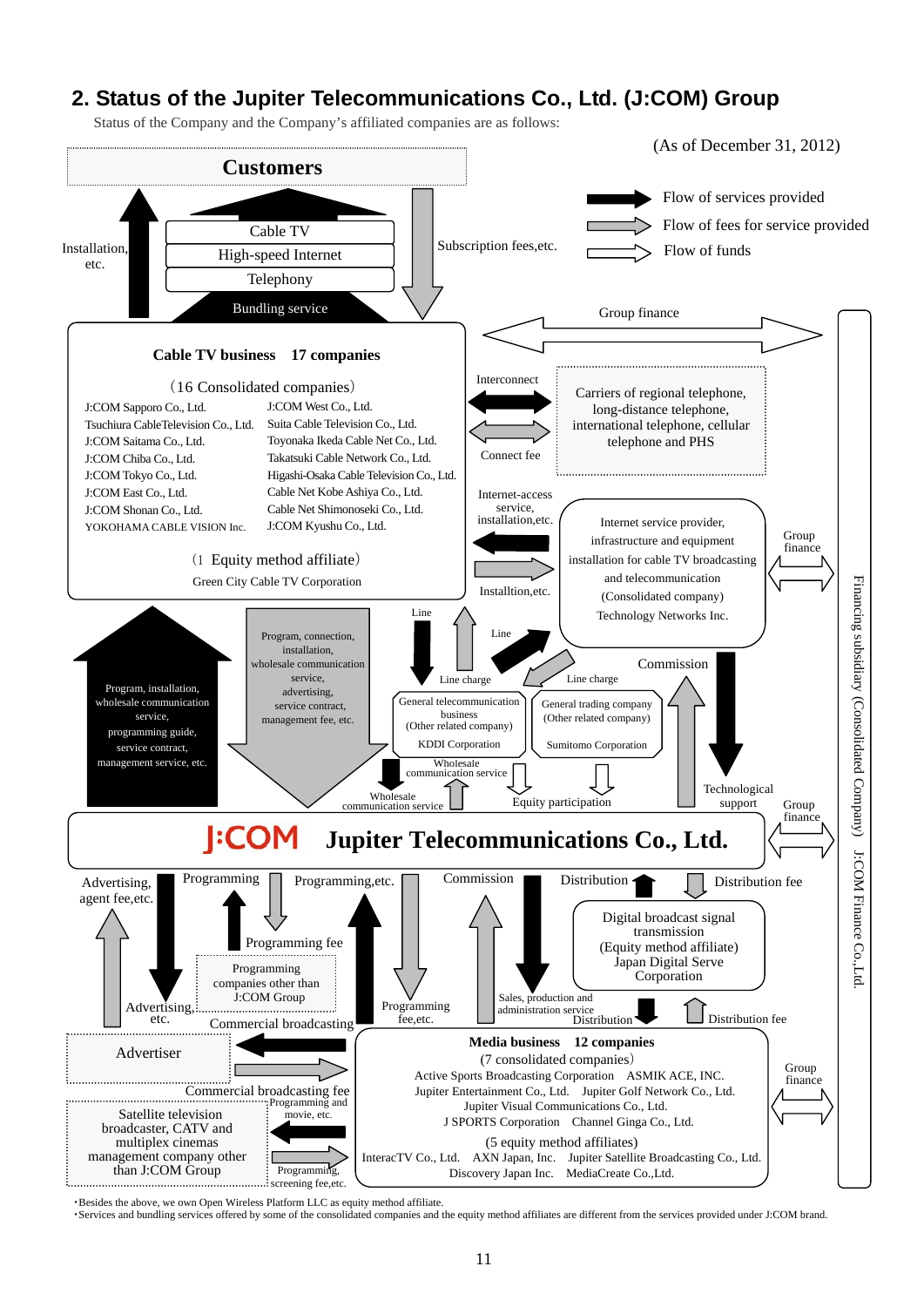# **3. Management Policy**

### **(1) Fundamental Management Policy**

The basic management philosophy of the J:COM Group defines the Company's mission as enhancing the sense of affluence felt by its customers in their daily lives by meeting their needs through state-of-the-art visual, audio, and high-speed Internet access services based on advanced technology.

To realize its management philosophy, the J:COM Group provides three services as a comprehensive one-stop provider: (1) cable television (J:COM TV), (2) high-speed Internet access (J:COM NET) and (3) telephony services (J:COM PHONE). These services are provided through the J:COM Group's managed cable television subsidiaries that utilize the J:COM broadband network. Through such services, the J:COM Group endeavors each day to build close, trusting relationships with customers and local communities, while working to become the kind of company that can return the benefits of its achievements to local communities and shareholders.

In addition, and as Japan's largest multiple content provider, J:COM has invested in and operates 17 thematic channels. Leveraging its position as a leading company in the broadcasting and telecommunications industry, J:COM is reenergizing the multi-channel pay TV market overall by enhancing program quality. Through these means, the J:COM Group is working diligently to increase its corporate value.

### **(2) Target Management Indices**

The J:COM Group's services primarily target individual subscribers, and its greatest strength is one-stop shopping for bundled services at reasonable prices. Revenue, subscribers, bundle ratio, average revenue per unit (ARPU), and churn rates are important management indicators for evaluating success.

In terms of profitability, the Company believes that EBITDA and operating income as well as EBITDA and operating income margins are important management indices.

### **(3) Medium- and Long-Term Management Strategies, and Issues Requiring Action**

The J:COM Group's cable television and media businesses are confronted with major changes in the operating environment. These include increasingly diverse customer needs with respect to broadcasting and telecommunications, as well as the appearance of new business operators who, along with established broadcasters, are offering Internet protocol television (IPTV), over-the-top (OTT) and other services.

With a view to succeeding in this competitive environment and further expanding business over the medium to long term, J:COM is carrying out a number of tasks according to its basic policies of taking on new challenges to increase earnings and implementing ambitious cost restructuring measures.

In J:COM's cable television business, the growth of households subscribing to fee-based multi-channel broadcasting services in Japan is tapering off, and competition to attract subscribing households is intensifying. Under these circumstances, among its new challenges to increase earnings, J:COM regards retaining its existing customers as being the most important.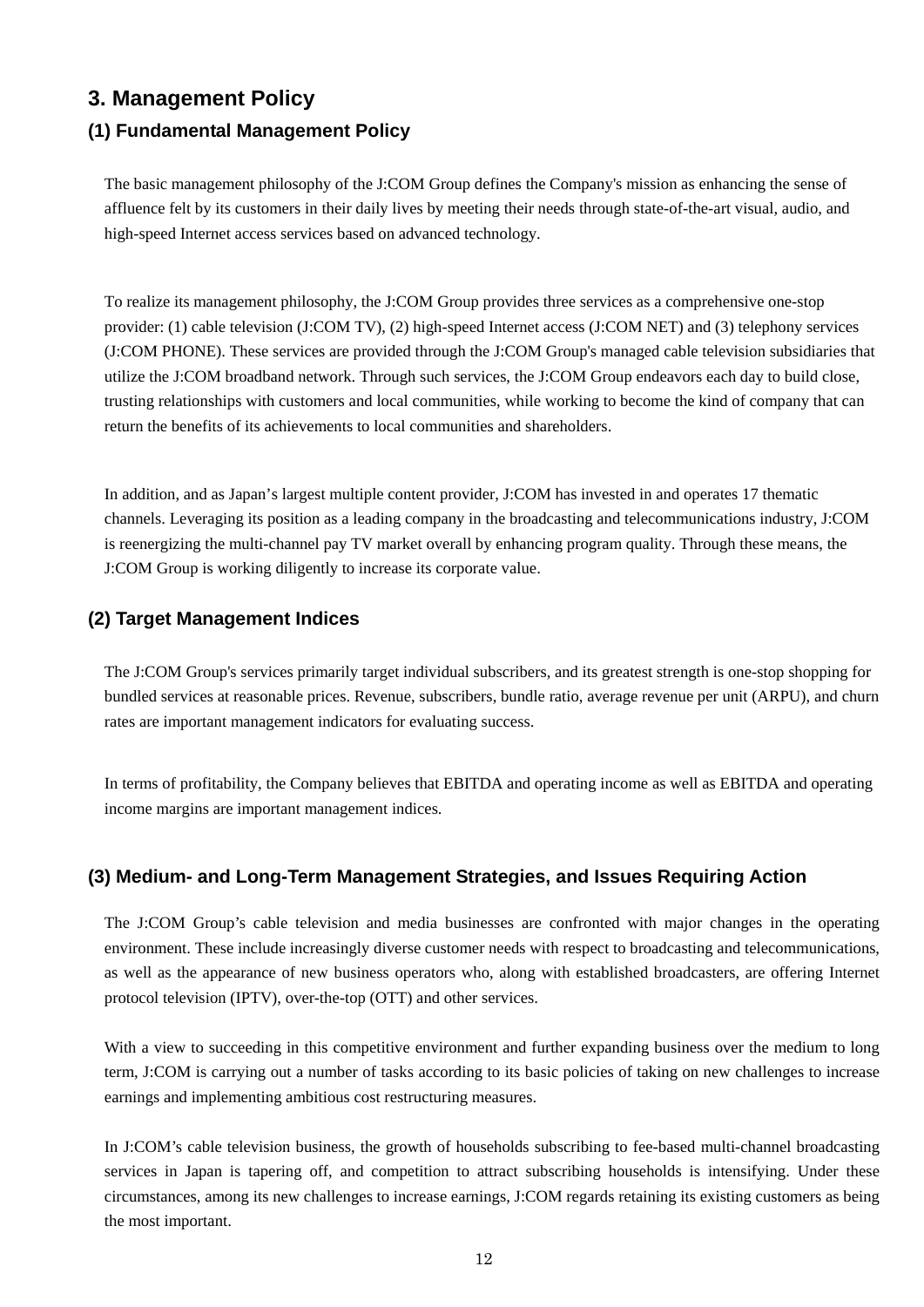Toward this end, and in addition to its existing three services, which are multi-channel broadcasting, high-speed Internet access and telephony services, J:COM will take up the challenge of developing and delivering a wide array of new services that help make customers' lives more convenient and comfortable. Positioning high-speed Internet access as a key component, the Company is looking to provide a variety of packaged services that make use of such products as "au Smart Value" and "J:COM TV My style NEXT," both introduced in 2012. Together with efforts to promote the use of "Xvie" service which allows VOD services to be enjoyed via portable devices, including smartphones and tablet terminals, in combination with "J:COM On Demand Megapack, an all-you-can-watch video-on-demand (VOD) service, J:COM aims to advance an electricity supply service for condominiums and J:COM Life Navigation, a lifestyle support service (J:COM Everywhere) as new businesses that will generate its next sources of earnings.

Moreover, after a relatively long period of development, J:COM's next-generation set-top boxes will be released to the market this year. These next-generation products are multi-functional, high-performance devices that run the Android operating system. With their release, J:COM expects to dramatically increase the level of satisfaction and convenience of its customers.

The J:COM Group is positioning these measures as proactive business strategies. Meanwhile, as defensive business strategies, the Group is expanding its sales staff system across the country. This system specializes in handling households already subscribing to J:COM services, putting sales staff in charge of designated areas. Likewise, the Group is making a full-scale launch of J:COM Omakase Support, through which it solves various problems involved in setting up television and Internet connections.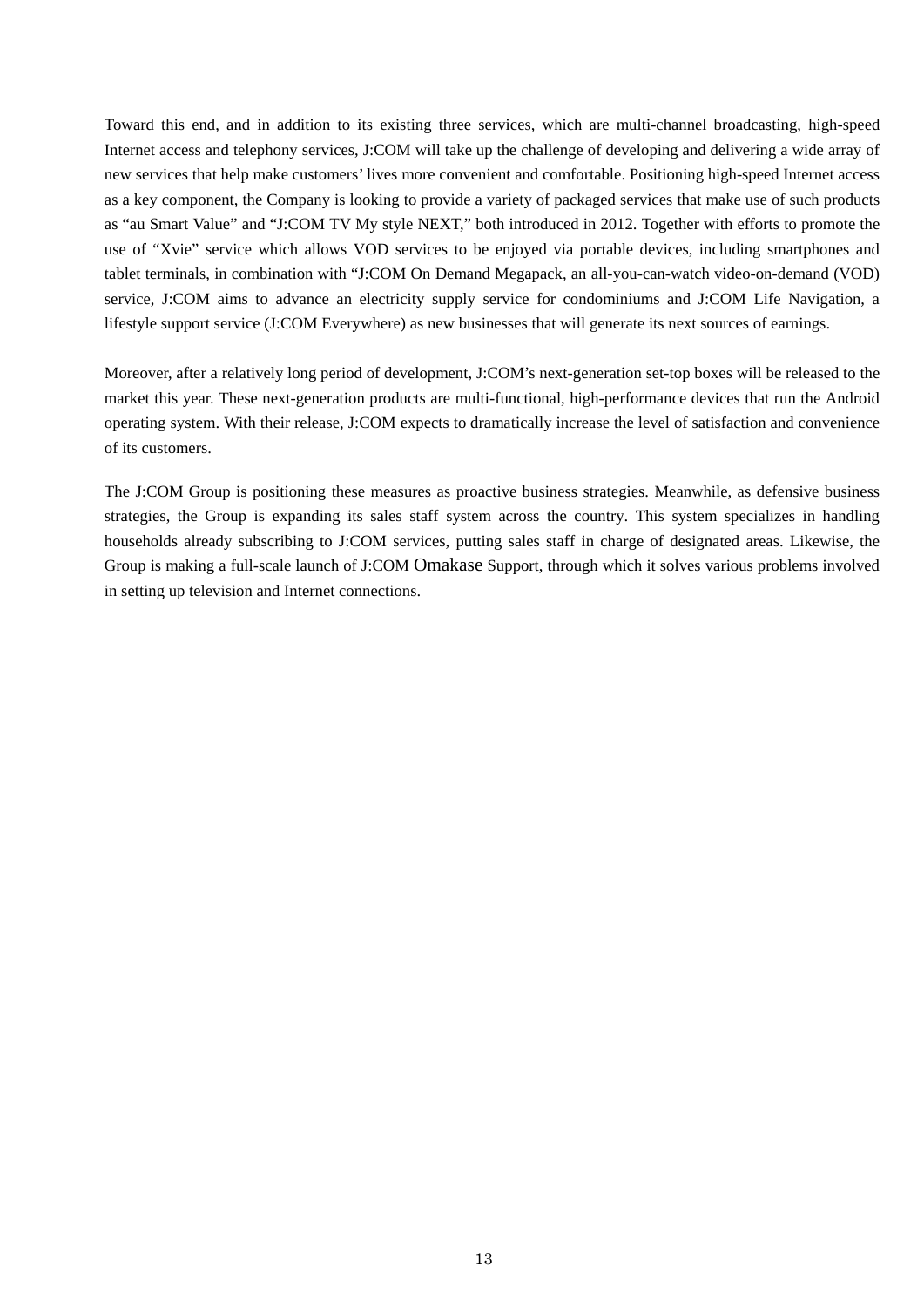# **4. Consolidated Annual Financial Statements**

# **JUPITER TELECOMMUNICATIONS CO., LTD.**

### **AND SUBSIDIARIES**

# **(1) CONSOLIDATED STATEMENTS OF INCOME AND COMPREHENSIVE INCOME**

| (YEN IN MILLIONS, EXCEPT SHARE AND PER SHARE AMOUNTS)                                     |            |                                                   |           |         |
|-------------------------------------------------------------------------------------------|------------|---------------------------------------------------|-----------|---------|
| Account                                                                                   | Year ended | Year ended<br>December 31, 2011 December 31, 2012 | Change    |         |
|                                                                                           | Amount     | <b>Amount</b>                                     | Amount    | $(\% )$ |
| Revenue:                                                                                  |            |                                                   |           |         |
| Subscription fees                                                                         | 307,935    | 313,276                                           | 5,341     | 1.7     |
| <b>Others</b>                                                                             | 61,138     | 63,559                                            | 2,421     | 4.0     |
|                                                                                           | 369,073    | 376,835                                           | 7,762     | 2.1     |
| Operating costs and expenses:                                                             |            |                                                   |           |         |
| Operating and programming costs                                                           | (140, 525) | (148, 445)                                        | (7,920)   | (5.6)   |
| Selling, general and administrative expenses                                              | (72, 150)  | (75, 622)                                         | (3, 472)  | (4.8)   |
| Depreciation and amortization                                                             | (85, 323)  | (81, 354)                                         | 3,969     | 4.7     |
|                                                                                           | (297, 998) | (305, 421)                                        | (7, 423)  | (2.5)   |
| Operating income                                                                          | 71,075     | 71,414                                            | 339       | 0.5     |
| Other income (expenses):                                                                  |            |                                                   |           |         |
| Interest expense, net:                                                                    |            |                                                   |           |         |
| Related parties                                                                           | (1, 424)   | (1, 135)                                          | 289       | 20.3    |
| <b>Others</b>                                                                             | (2,854)    | (2, 396)                                          | 458       | 16.1    |
| Equity in earnings of affiliates                                                          | 1,473      | 1,048                                             | (425)     | (28.9)  |
| Other, net                                                                                | 262        | 1,192                                             | 930       | 354.2   |
| Income before noncontrolling interests and<br>income taxes                                | 68,532     | 70,123                                            | 1,591     | 2.3     |
| Income taxes expense                                                                      | (28, 358)  | (25, 681)                                         | 2,677     | 9.4     |
| Net income                                                                                | 40,174     | 44,442                                            | 4,268     | 10.6    |
| Net income attributable to noncontrolling interests                                       | (2,896)    | (2,819)                                           | 77        | 2.7     |
| Net income attributable to J:COM shareholders                                             | 37,278     | 41,623                                            | 4,345     | 11.7    |
|                                                                                           |            |                                                   |           |         |
| Net Income attributable to J:COM shareholders per<br>share:                               |            |                                                   |           |         |
| <b>Basic</b>                                                                              | ¥5,383.59  | ¥6,052.36                                         | ¥668.77   | 12.4    |
| <b>Diluted</b>                                                                            | ¥5,381.49  | ¥6,050.64                                         | ¥669.15   | 12.4    |
| Weighted average number of common stock<br>outstanding:                                   |            |                                                   |           |         |
| Basic                                                                                     | 6,924,297  | 6,877,162                                         | (47, 135) | (0.7)   |
| <b>Diluted</b>                                                                            | 6,927,003  | 6,879,121                                         | (47, 882) | (0.7)   |
|                                                                                           |            |                                                   |           |         |
| Net income                                                                                | 40,174     | 44,442                                            | 4,268     | 10.6    |
| Other comprehensive income/(loss), net of taxes                                           |            |                                                   |           |         |
| Unrealized gain/(loss) on cash flow hedge                                                 | (179)      | 602                                               | 781       |         |
| Foreign currency translation adjustments                                                  |            | 53                                                | 53        |         |
| Reclassification adjustments for gain/(loss) on<br>cash flow hedge included in net income | 499        | 372                                               | (127)     | (25.4)  |
| Other comprehensive income/(loss), net of<br>taxes                                        | 320        | 1,027                                             | 707       | 221.0   |
| Comprehensive income                                                                      | 40,494     | 45,469                                            | 4,975     | 12.3    |
| Comprehensive income attributable to                                                      | (2,889)    | (2,895)                                           | (6)       | (0.2)   |
| noncontrolling interests<br>Comprehensive income attributable to J:COM<br>shareholders    | 37,605     | 42,574                                            | 4,969     | 13.2    |

*(Note) Percentages are calculated based on amounts before rounded in Change column.*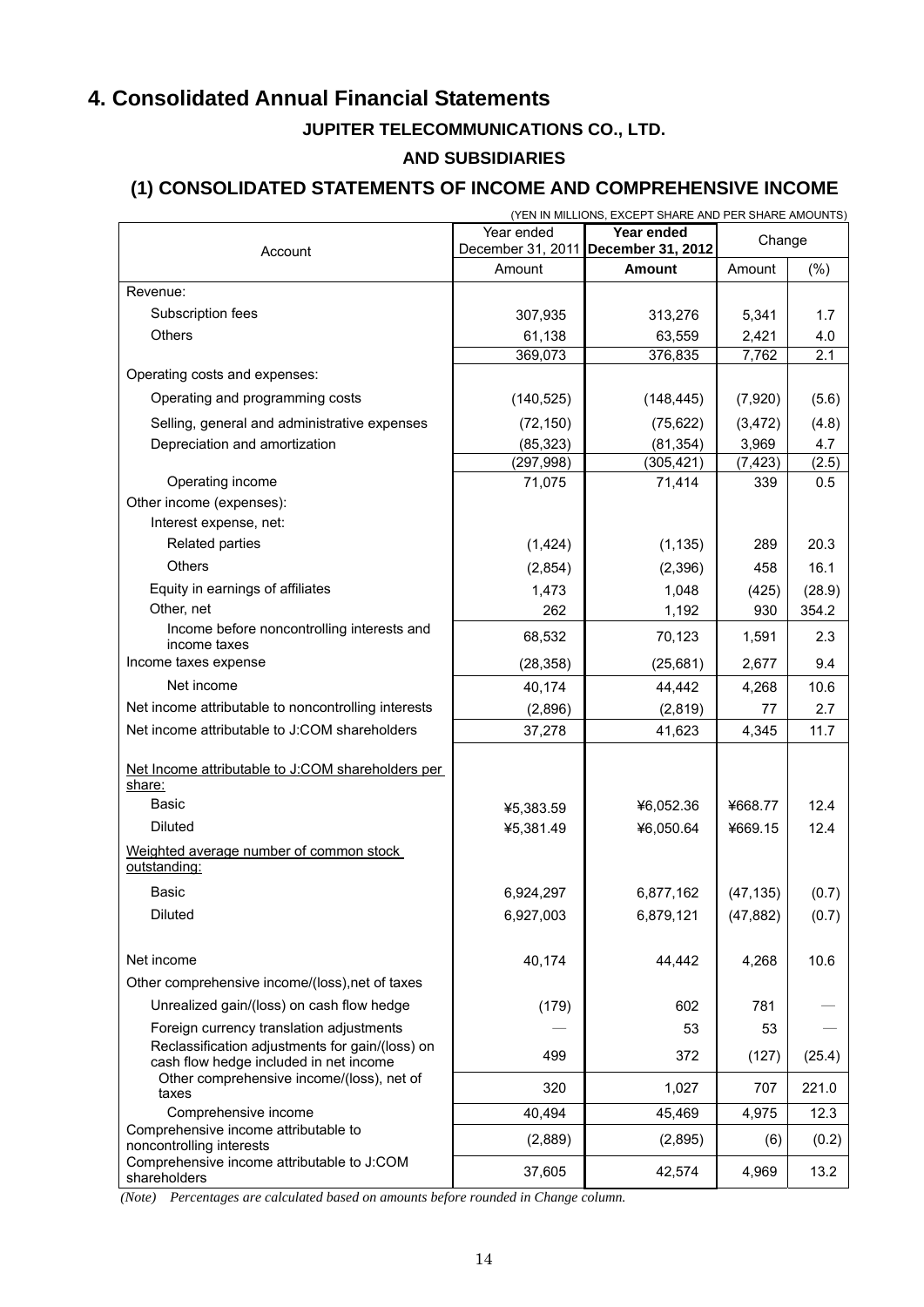# **JUPITER TELECOMMUNICATIONS CO., LTD. AND SUBSIDIARIES (2) CONSOLIDATED BALANCE SHEETS**

| (YEN IN MILLIONS)                         |                   |                   |           |
|-------------------------------------------|-------------------|-------------------|-----------|
| Account                                   | December 31, 2011 | December 31, 2012 | Change    |
|                                           | Amount            | <b>Amount</b>     | Amount    |
| Current assets:                           |                   |                   |           |
| Cash and cash equivalents                 | 89,879            | 110,853           | 20,974    |
| Accounts receivable                       | 18,270            | 16,149            | (2, 121)  |
| Allowance for doubtful accounts           | (480)             | (473)             | 7         |
| Deferred tax assets - current             | 7,941             | 6,902             | (1,039)   |
| Prepaid expenses and other current assets | 8,070             | 7,537             | (533)     |
| Total current assets                      | 123,680           | 140,968           | 17,288    |
| Investments:                              |                   |                   |           |
| Investments in affiliates                 | 10,381            | 10,095            | (286)     |
| Investments in other securities, at cost  | 2,150             | 2,060             | (90)      |
| Total investments                         | 12,531            | 12,155            | (376)     |
| Property and equipment, at cost:          |                   |                   |           |
| Land                                      | 4,158             | 4,185             | 27        |
| Distribution system and equipment         | 733,669           | 732,660           | (1,009)   |
| Support equipment and buildings           | 69,477            | 73,119            | 3,642     |
|                                           | 807,304           | 809,964           | 2,660     |
| Less accumulated depreciation             | (445, 113)        | (462, 913)        | (17,800)  |
| Total property and equipment              | 362,191           | 347,051           | (15, 140) |
| Other assets:                             |                   |                   |           |
| Goodwill                                  | 253,079           | 253,079           |           |
| Identifiable intangible assets, net       | 38,413            | 33,621            | (4, 792)  |
| Deferred tax assets - non current         | 5,436             | 6,678             | 1,242     |
| Others                                    | 17,043            | 18,478            | 1,435     |
| Total other assets                        | 313,971           | 311,856           | (2, 115)  |
| <b>Total assets</b>                       | 812,373           | 812,030           | (343)     |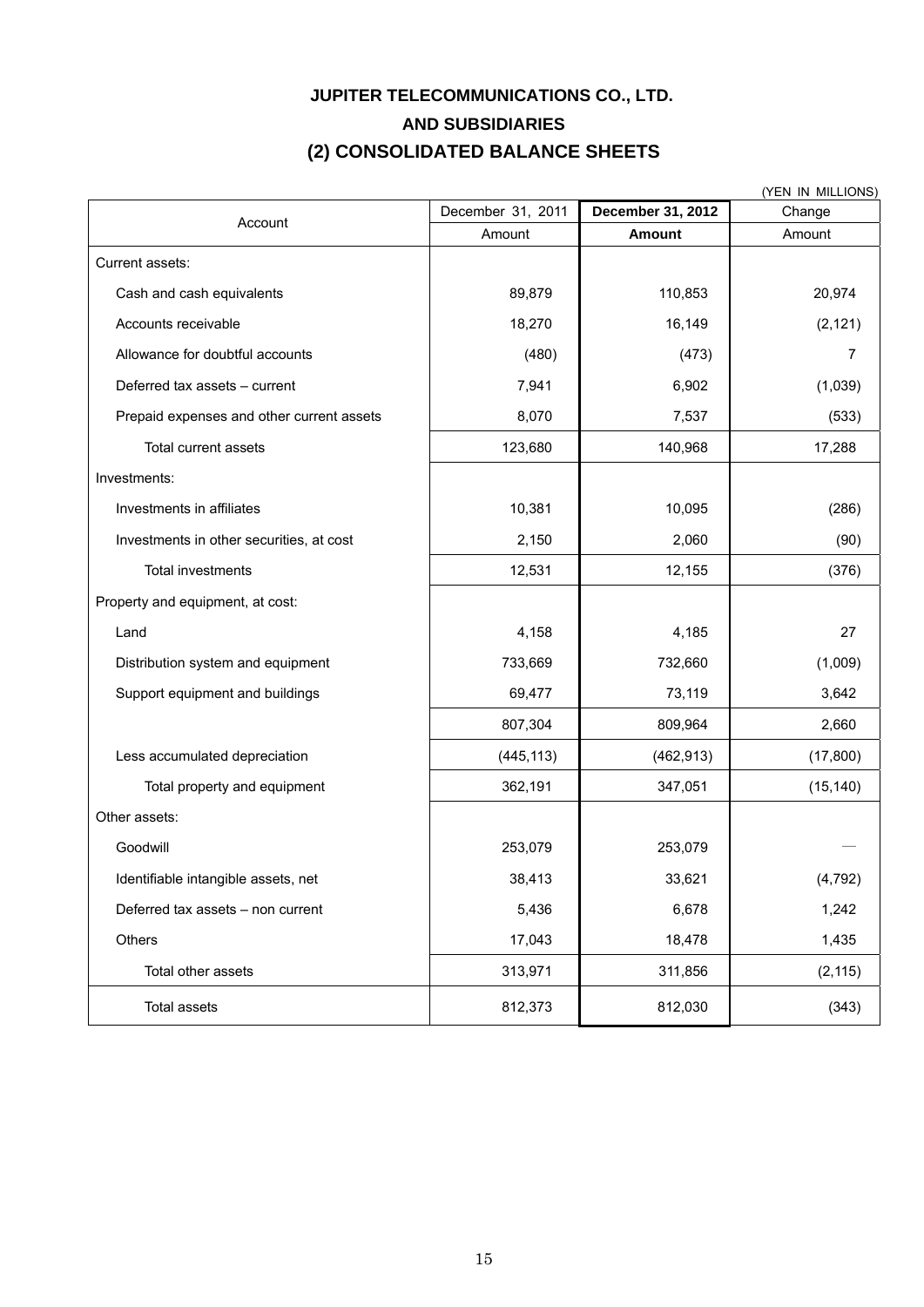|                                                  | (YEN IN MILLIONS) |                   |           |  |
|--------------------------------------------------|-------------------|-------------------|-----------|--|
| Account                                          | December 31, 2011 | December 31, 2012 | Change    |  |
|                                                  | Amount            | <b>Amount</b>     | Amount    |  |
| Current liabilities:                             |                   |                   |           |  |
| Short-term loans                                 | 5,521             | 5,061             | (460)     |  |
| Long-term debt - current portion                 | 10,681            | 69,847            | 59,166    |  |
| Capital lease obligations - current portion:     |                   |                   |           |  |
| Related parties                                  | 15,960            | 13,625            | (2, 335)  |  |
| Others                                           | 1,184             | 878               | (306)     |  |
| Accounts payable                                 | 28,324            | 27,407            | (917)     |  |
| Income taxes payable                             | 9,853             | 16,298            | 6,445     |  |
| Deposit from related parties                     | 268               | 268               |           |  |
| Deferred revenue - current portion               | 8,108             | 7,865             | (243)     |  |
| Accrued expenses and other liabilities           | 11,068            | 11,117            | 49        |  |
| <b>Total current liabilities</b>                 | 90,967            | 152,366           | 61,399    |  |
| Long-term debt, less current portion             | 118,302           | 48,262            | (70,040)  |  |
| Corporate bond, less current portion             | 10,000            | 10,000            |           |  |
| Capital lease obligations, less current portion: |                   |                   |           |  |
| Related parties                                  | 33,590            | 25,974            | (7,616)   |  |
| Others                                           | 4,259             | 3,677             | (582)     |  |
| Deferred revenue                                 | 58,996            | 52,665            | (6, 331)  |  |
| Deferred tax liabilities - non current           | 11,615            | 10,845            | (770)     |  |
| Other liabilities                                | 27,328            | 25,630            | (1,698)   |  |
| <b>Total liabilities</b>                         | 355,057           | 329,419           | (25, 638) |  |
| Shareholders' equity:                            |                   |                   |           |  |
| Common stock no par value                        | 117,550           | 117,550           |           |  |
| Additional paid-in capital                       | 226,293           | 226,377           | 84        |  |
| Retained earnings                                | 90,782            | 117,592           | 26,810    |  |
| Accumulated other comprehensive income/(loss)    | (833)             | 118               | 951       |  |
| Treasury stock, at cost                          | (2, 128)          | (7,090)           | (4,962)   |  |
| Total J:COM shareholders' equity                 | 431,664           | 454,547           | 22,883    |  |
| Noncontrolling interests in subsidiaries         | 25,652            | 28,064            | 2,412     |  |
| Total shareholders' equity                       | 457,316           | 482,611           | 25,295    |  |
| Total liabilities and shareholders' equity       | 812,373           | 812,030           | (343)     |  |

*(Note) Retained earnings, Total J:COM shareholders' equity and Noncontrolling interests in subsidiaries as of December 31, 2011 were restated. Please refer to (v) Restatements of Prior Year's Consolidated Financial Statements on page 22.*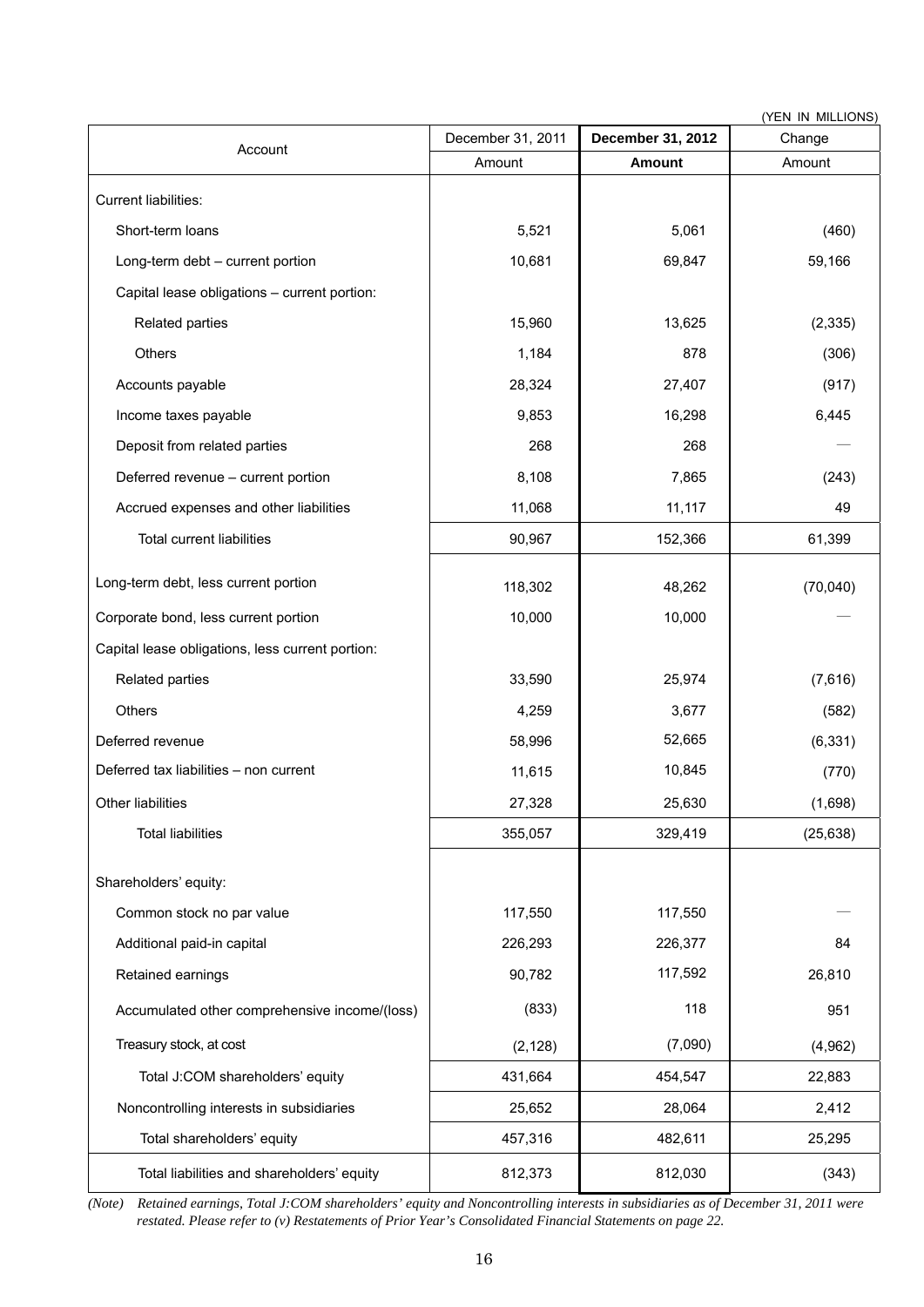### **JUPITER TELECOMMUNICATIONS CO., LTD.**

### **AND SUBSIDIARIES**

# **(3) CONSOLIDATED STATEMENTS OF SHAREHOLDERS' EQUITY**

|                                                                   |                                 |                               |                      |                                                        |                               |                                        |                                                | (YEN IN MILLIONS)                |
|-------------------------------------------------------------------|---------------------------------|-------------------------------|----------------------|--------------------------------------------------------|-------------------------------|----------------------------------------|------------------------------------------------|----------------------------------|
|                                                                   | Common<br>stock no par<br>value | Additional<br>paid-in capital | Retained<br>earnings | Accumulated<br>other<br>comprehensive<br>income/(loss) | Treasury<br>stock, at<br>cost | Total J:COM<br>shareholders'<br>equity | Noncontrolling<br>interests in<br>subsidiaries | Total<br>shareholders'<br>equity |
| Balance as of January 1,<br>2011                                  | 117,550                         | 226,017                       | 65,967               | (1, 160)                                               | (2,266)                       | 406,108                                | 20,302                                         | 426,410                          |
| Net income                                                        |                                 |                               | 37,278               |                                                        |                               | 37,278                                 | 2,896                                          | 40,174                           |
| Other comprehensive<br>income/(loss), net of taxes:               |                                 |                               |                      | 327                                                    |                               | 327                                    | (7)                                            | 320                              |
| Cash dividends paid to<br>noncontrolling interests                |                                 |                               |                      |                                                        |                               |                                        | (112)                                          | (112)                            |
| Stock-based compensation                                          |                                 | 47                            |                      |                                                        |                               | 47                                     |                                                | 47                               |
| Acquisition of news<br>subsidiaries                               |                                 |                               |                      |                                                        |                               |                                        | 3,259                                          | 3,259                            |
| Purchase of subsidiary<br>shares from noncontrolling<br>interests |                                 | 361                           |                      |                                                        |                               | 361                                    | (686)                                          | (325)                            |
| Cash dividends paid to<br>shareholders                            |                                 |                               | (12, 463)            |                                                        |                               | (12, 463)                              |                                                | (12, 463)                        |
| Reissuance of treasury stock                                      |                                 | (132)                         |                      |                                                        | 138                           | 6                                      |                                                | 6                                |
| Balance as of December 31.<br>2011                                | 117,550                         | 226,293                       | 90,782               | (833)                                                  | (2, 128)                      | 431,664                                | 25,652                                         | 457,316                          |
| Net income                                                        |                                 |                               | 41,623               |                                                        |                               | 41,623                                 | 2,819                                          | 44,442                           |
| Other comprehensive<br>income/(loss), net of taxes:               |                                 |                               |                      | 951                                                    |                               | 951                                    | 76                                             | 1,027                            |
| Cash dividends paid to<br>noncontrolling interests                |                                 |                               |                      |                                                        |                               |                                        | (166)                                          | (166)                            |
| Stock-based compensation                                          |                                 | 50                            |                      |                                                        |                               | 50                                     |                                                | 50                               |
| Acquisition of new<br>subsidiaries                                |                                 |                               |                      |                                                        |                               |                                        |                                                |                                  |
| Purchase of subsidiary<br>shares from noncontrolling<br>interests |                                 | 61                            |                      |                                                        |                               | 61                                     | (317)                                          | (256)                            |
| Cash dividends paid to<br>shareholders                            |                                 |                               | (14, 813)            |                                                        |                               | (14, 813)                              |                                                | (14, 813)                        |
| Reissuance of treasury stock                                      |                                 | (27)                          |                      |                                                        | (4,962)                       | (4,989)                                |                                                | (4,989)                          |
| Balance as of December<br>31, 2012                                | 117,550                         | 226,377                       | 117,592              | 118                                                    | (7,090)                       | 454,547                                | 28,064                                         | 482,611                          |

*(Note) Retained earnings, Total J:COM shareholders' equity and Noncontrolling interests in subsidiaries as of December 31, 2011 were restated. Please refer to (v) Restatements of Prior Year's Consolidated Financial Statements on page 22.*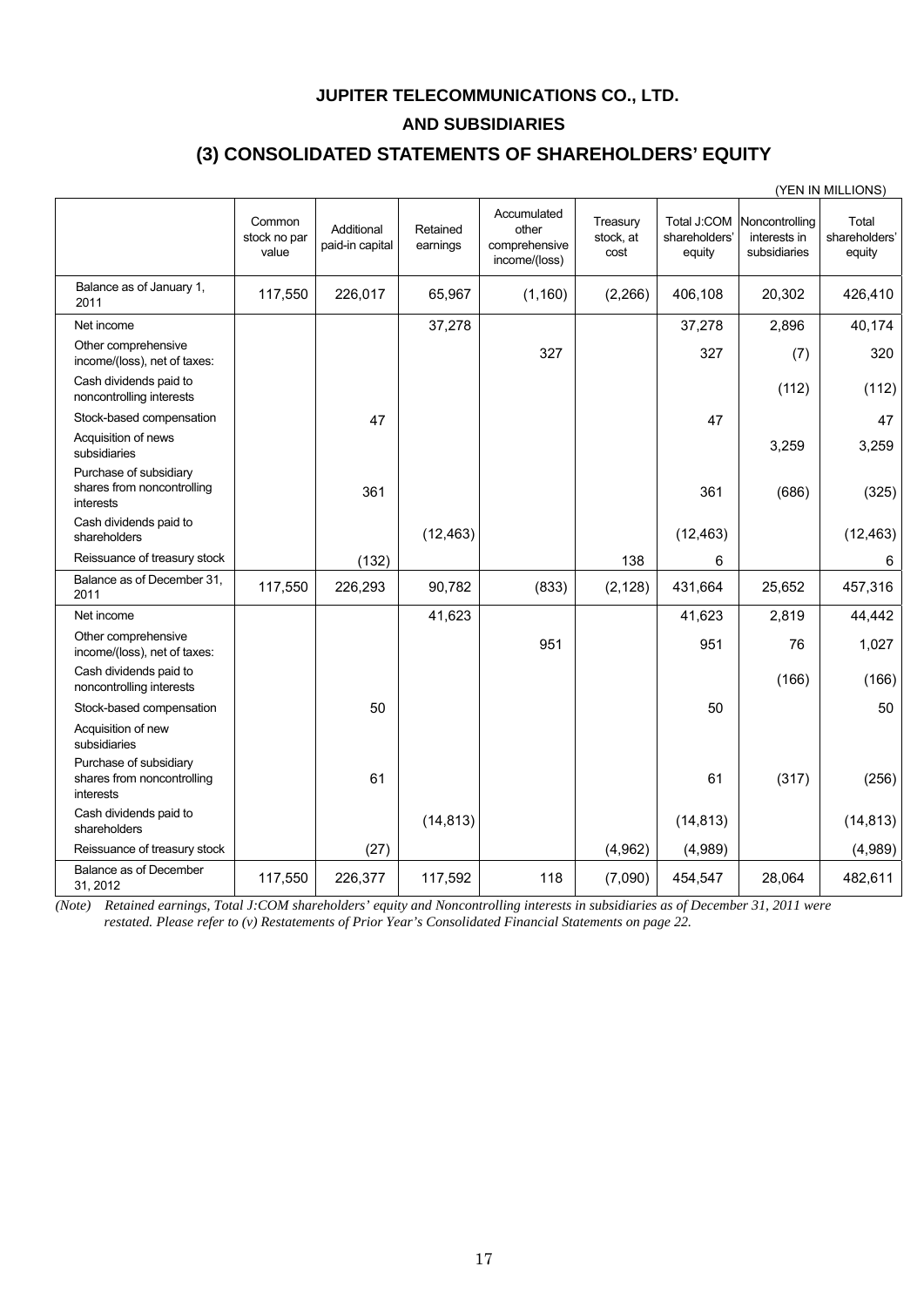## **JUPITER TELECOMMUNICATIONS CO., LTD.**

### **AND SUBSIDIARIES**

# **(4) CONSOLIDATED STATEMENTS OF CASH FLOWS**

| (YEN IN MILLIONS)                                                                           |                                 |                                 |  |
|---------------------------------------------------------------------------------------------|---------------------------------|---------------------------------|--|
| Classification                                                                              | Year ended<br>December 31, 2011 | Year ended<br>December 31, 2012 |  |
|                                                                                             | Amount                          | <b>Amount</b>                   |  |
| Cash flows from operating activities:                                                       |                                 |                                 |  |
| Net income                                                                                  | 40,174                          | 44,442                          |  |
| Adjustments to reconcile net income to net cash provided by<br>operating activities:        |                                 |                                 |  |
| Depreciation and amortization                                                               | 85,323                          | 81,354                          |  |
| Equity in earnings of affiliates                                                            | (1, 473)                        | (1,048)                         |  |
| Dividends from affiliates                                                                   | 1,203                           | 873                             |  |
| Stock-based compensation expenses                                                           | 47                              | 50                              |  |
| Deferred income taxes expense/(benefit)                                                     | 639                             | (1,489)                         |  |
| Changes in operating assets and liabilities, excluding effects of<br>business combinations: |                                 |                                 |  |
| Decrease/(increase) in accounts receivable, net                                             | 4,359                           | 4,089                           |  |
| Decrease/(increase) in prepaid expenses and other assets                                    | (879)                           | 1,985                           |  |
| Increase/(decrease) in accounts payable                                                     | 2,305                           | (3,000)                         |  |
| Increase/(decrease) in income taxes payable                                                 | (6,629)                         | 6,434                           |  |
| Increase/(decrease) in accrued expenses and other liabilities                               | 1,917                           | (2, 238)                        |  |
| Increase/(decrease) in deferred revenue                                                     | (3,644)                         | (6, 576)                        |  |
| Others                                                                                      |                                 | (917)                           |  |
| Net cash provided by operating activities                                                   | 123,342                         | 123,959                         |  |
| Cash flows from investing activities:                                                       |                                 |                                 |  |
| Capital expenditures                                                                        | (55,082)                        | (54, 654)                       |  |
| Acquisitions of new subsidiaries, net of cash acquired                                      | (3, 327)                        | 564                             |  |
| Other investing activities                                                                  | 100                             | 673                             |  |
| Net cash used in investing activities                                                       | (58, 309)                       | (53, 417)                       |  |
| Cash flows from financing activities:                                                       |                                 |                                 |  |
| Purchases of treasury stock                                                                 |                                 | (5,000)                         |  |
| Acquisition of noncontrolling interests in consolidated subsidiaries                        | (325)                           | (284)                           |  |
| Net increase/(decrease) in short-term loans                                                 | (990)                           | (810)                           |  |
| Proceeds from long-term debt                                                                |                                 | 5,000                           |  |
| Principal payments of long-term debt                                                        | (19,700)                        | (15, 875)                       |  |
| Principal payments of capital lease obligations                                             | (20, 875)                       | (18, 374)                       |  |
| Cash dividends paid to shareholders                                                         | (12, 463)                       | (14, 813)                       |  |
| Other financing activities                                                                  | 987                             | 588                             |  |
| Net cash used in financing activities                                                       | (53, 366)                       | (49, 568)                       |  |
| Net increase/(decrease) in cash and cash equivalents                                        | 11,667                          | 20,974                          |  |
| Cash and cash equivalents at beginning of year                                              | 78,212                          | 89,879                          |  |
| Cash and cash equivalents at end of year                                                    | 89,879                          | 110,853                         |  |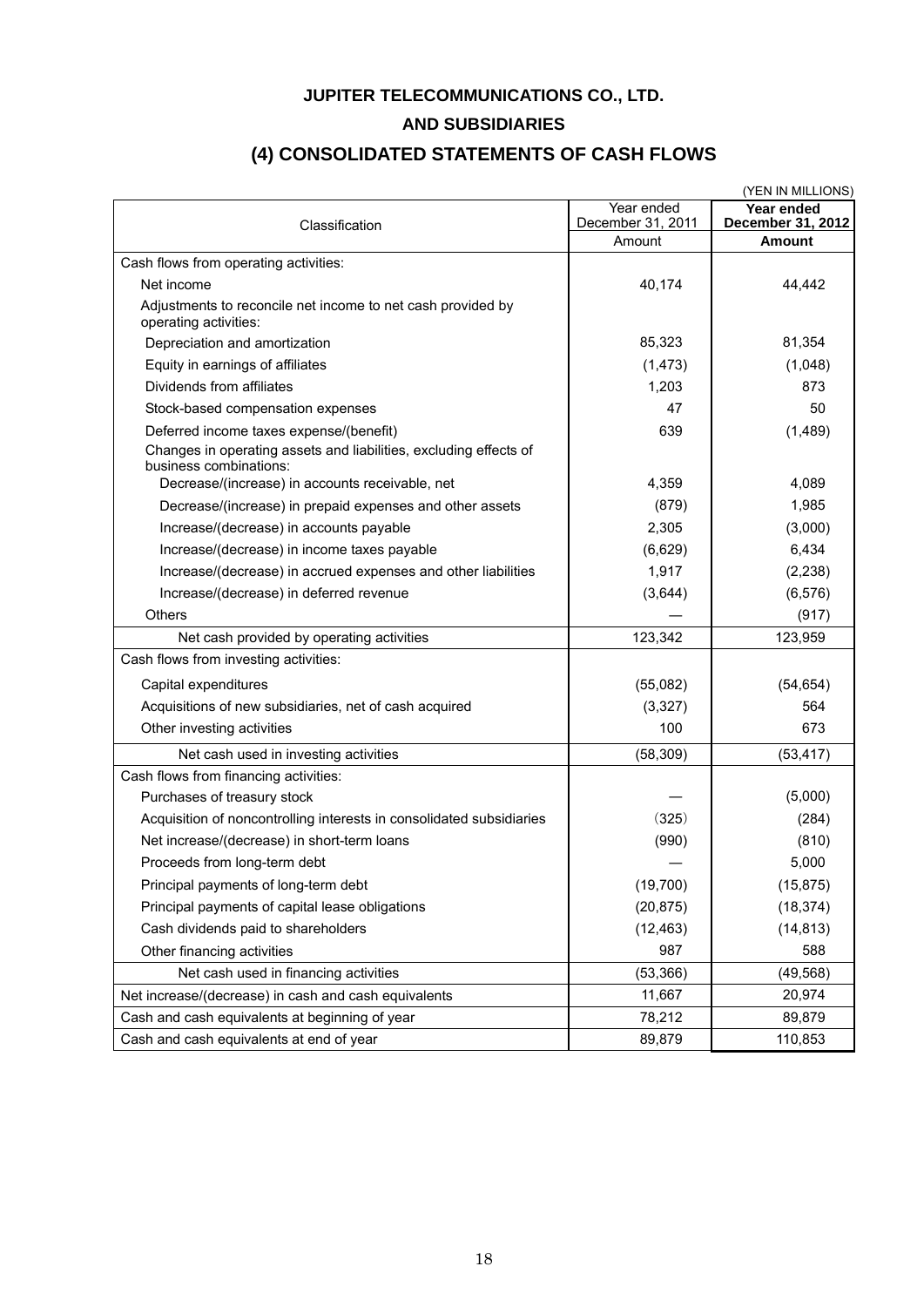# **(5) Summary of Significant Accounting Policies**

### **(i) Scope of Consolidation**

- a. Number of consolidated subsidiaries: 25
- b. The names of the Company's consolidated subsidiaries are shown in "2. Status of the Jupiter Telecommunications Co., Ltd. (J:COM) Group".

### **(ii) Scope of Application of Equity Method**

- a. Number of equity method affiliates: 8
- b. The names of these equity method affiliates are shown in "2. Status of the Jupiter Telecommunications Co., Ltd. (J:COM) Group".

### **(iii) Significant Accounting Policies**

a. Accounting standards used to prepare financial statements

Jupiter Telecommunication Co.,Ltd.("J:COM") and its consolidated subsidiaries("the Company") prepares its annual consolidated financial statements using terminology, forms and methods of preparation required under accounting principles generally accepted in the United States of America.

b. Securities valuation standards and valuation method

To value its investments, the Company applies Accounting Standards Codification (ASC) Topic 323, *Investments – Equity method and Joint Ventures* and ASC Topic 325, *Investments –other*.

| Investments in affiliates (excluding loans): | Equity method |
|----------------------------------------------|---------------|
| Investments in other securities:             | Cost method   |

When investments in affiliates or other securities appear to decline in value, the Company considers the possibility of recognizing an impairment loss based on an other-than-temporary assessment.

- c. Valuation standards and valuation methods for derivatives The Company accounts for derivatives based on ASC Topic 815, *Derivatives and Hedging*. ASC Topic 815 states all derivatives are fair valued and recognized on the balance sheet as assets or liabilities.
	- Derivative instrument designated and effectively active as a fair value hedge:

Changes in the fair value of derivative instruments and of the assets or liabilities being hedged are recognized as periodic income/(loss).

- Derivative instrument designated as cash flow hedge—regarding the portion effectively active as a hedge: Until income/(loss) on the assets or liabilities being hedged are recognized on the statement of income and comprehensive income, they must be recognized as other comprehensive income/(loss).
- Derivative instrument designated as cash flow hedge—regarding the portion that is not effectively active as hedge:

Recognized as periodic income/(loss).

- Derivative instruments not designated as hedge: Changes in fair value recognized as periodic income/(loss).
- d. Accounting for long-lived assets

For long-term assets other than goodwill, the Company evaluates the need for impairment losses on the guidance in ASC Topic 360, *Property, Plant, and Equipment*, whenever events or changes in circumstances indicate that the carrying amount of an asset may not be recoverable.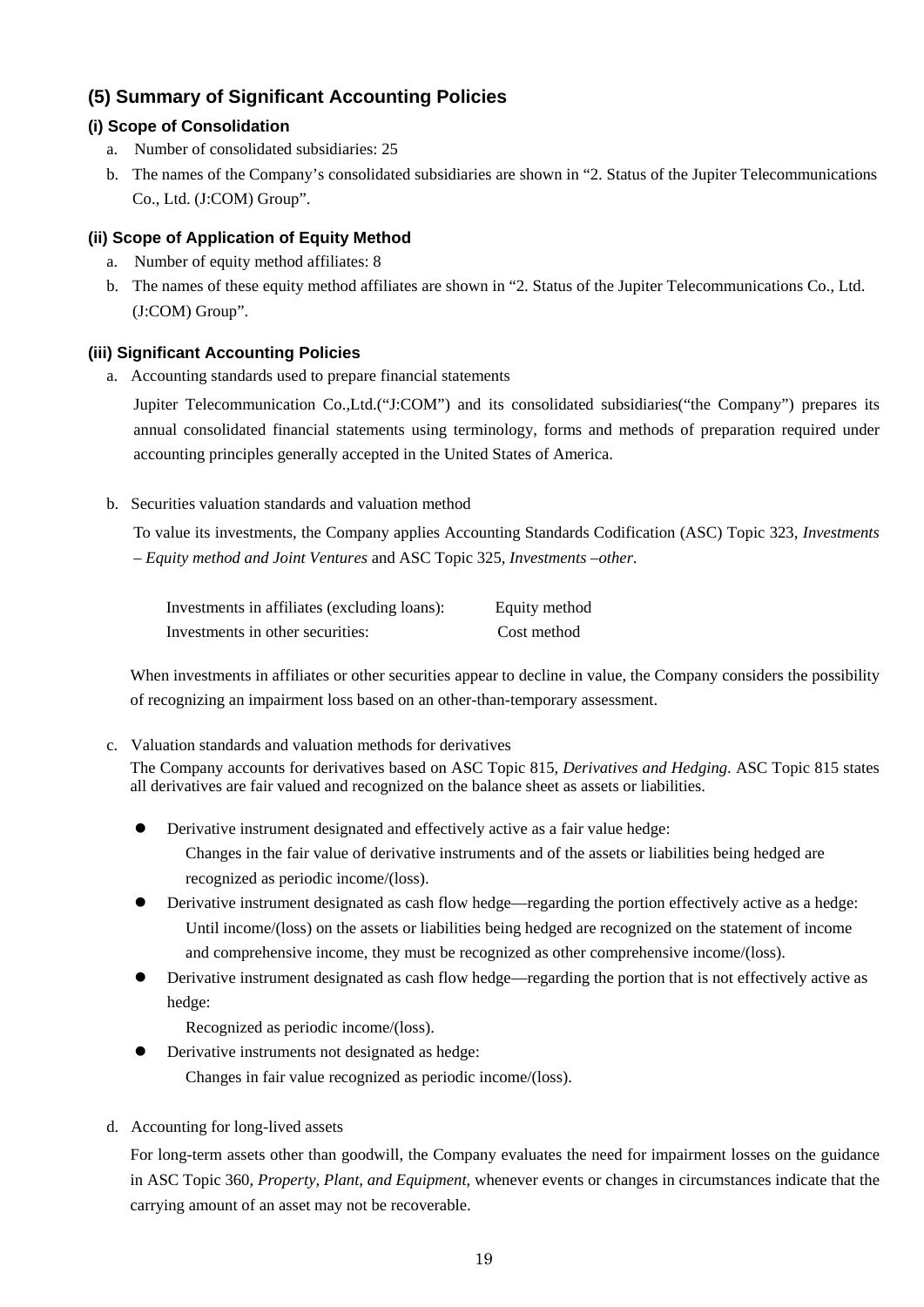e. Depreciation method for tangible fixed assets

The straight-line method is applied and the useful lives by major asset categories are:

| Distribution system and equipment: | $6 - 17$ years                                                                                 |
|------------------------------------|------------------------------------------------------------------------------------------------|
| Buildings and structures:          | $5 - 40$ vears                                                                                 |
| Support equipment:                 | $5 - 15$ years                                                                                 |
|                                    | (Assets acquired through capital leases are depreciated over periods ranging from 2-20 years.) |

f. Valuation standards and valuation methods for goodwill

The Company recognizes as goodwill the difference between the acquisition cost of consolidated subsidiaries and the estimated net asset fair value of the applicable companies. In accordance with ASC Topic 350, *Intangibles – Goodwill and other*, the Company conducts an impairment annually test or whenever an event occurs that suggests the possibility of impairment.

g. Accounting methods of Asset Retirement Obligations

The Company applies ASC Topic 410, *Asset Retirement and Environmental Obligations*. This interpretation requires us to recognize a liability for the fair value of a conditional asset retirement obligation if the fair value of the liability can be reasonably estimated.

h. Standards for recognition of important allowances

Allowance for doubtful accounts

The Company calculates allowance for doubtful accounts on the basis of our best estimate of probable losses on accounts receivable considering historical experience and other known factors.

i. Amortization of identifiable intangible assets

The Company accounts for identifiable Intangible assets in accordance with ASC Topic 350, *Intangibles-Goodwill and Other Intangible assets*. Identifiable intangible assets include customer relationships, channel franchises and trademark which were originally recorded in connection with business combinations. Customer relationships, channel franchises and trademark are amortized over their respective estimated useful lives of 10, 17 and 10 years.

j. Income Taxes

The Company accounts for income taxes under the asset and liability method in accordance with ASC Topic 740, *Income Taxes*. Deferred tax assets and liabilities are recognized for the future tax consequences attributable to differences between the financial statement carrying amounts of existing assets and liabilities and their respective tax basis and operating loss and tax credit carryforwards. Deferred tax assets and liabilities are measured using enacted tax rates expected to apply to taxable income in the years in which those temporary differences are expected to be recovered or settled. The effect on deferred tax assets and liabilities of a change in tax rates is recognized in income/(loss) in the period that includes the enactment date.

k. Revenue Recognition

The Company recognizes revenues for cable television, high-speed Internet access and telephony when such services are provided to subscribers in accordance with ASC Topic 605, *Revenue recognitions*. Revenues derived from other sources are recognized when services are provided, events occur or products are delivered. The Company accounts for revenues of installation and operation on cable television system in accordance with ASC Topic 922, *Entertainment- Cable Television.* Initial subscriber installation revenues are recognized in the period in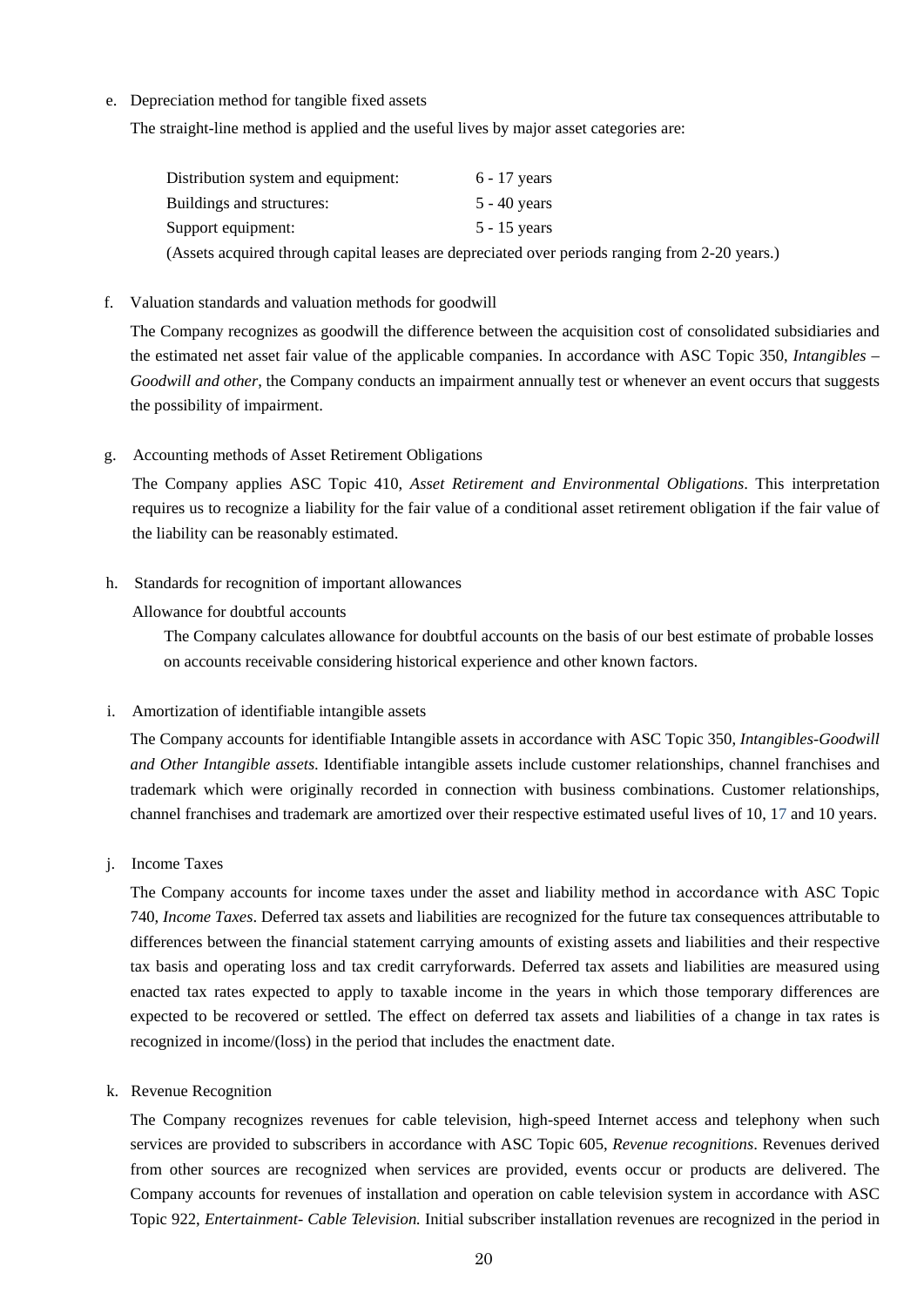which the related services are provided to the extent of direct selling costs. Any remaining amount is deferred and recognized over the estimated average period that the subscribers are expected to remain connected to the cable television system. Historically, installation revenues have been less than related direct selling costs, therefore such revenues have been recognized as installations are completed.

The Company provides poor reception rebroadcasting services to noncable television viewers suffering from poor reception of television waves caused by artificial obstacles. The Company enters into agreements with parties that have built obstacles causing poor reception for construction and maintenance of cable facilities to provide such services to the affected viewers at no cost to them during the agreement period. Under these agreements, the Company receives up-front, lump-sum compensation payments for construction and maintenance. Revenues from these agreements have been deferred and are being recognized in income on a straight-line basis over periods that are consistent with the durations of the underlying agreements (maximum 20 years). Such revenues are included in revenue - others in the accompanying consolidated statements of income and comprehensive income.

The Company's channel operators distribute programs to individual satellite subscribers through an agreement with the satellite service provider. Individual satellite subscribers pay a monthly fee for channel operators under the terms of rolling one-month subscription contracts. Cable television operators and IPTV service providers generally pay a per-subscriber fee for the right to distribute the Company's programs on their systems under the terms of generally annual distribution contracts. Revenue for such services including subscription revenues is recognized in the periods in which the services are provided to cable television operators, the satellite service provider and IPTV service providers.

### **(6) Significant Accounting Policy Change**

In June 2011, the Financial Accounting Standards Board (FASB) issued Accounting Standards Update (ASU) 2011-05, *Comprehensive Income (ASC Topic 220)*: *Presentation of Comprehensive Income*. ASU2011-05 eliminates the option to present components of other comprehensive income as part of the statement of changes in stockholders' equity and requires an entity to report comprehensive income either in a single continuous financial statement or in two separate but consecutive financial statements. The Company adopted ASU2011-05 in the first quarter of 2012. ASU2011-05 being a disclosure regulation, such adoption did not have an impact on the Company's financial position and results of operations.

Also, it requires to present on the face of the financial statements the effects of reclassifications out of accumulated other comprehensive income on the components of net income and other comprehensive income. In December 2011, the FASB issued ASU2011-12, *Comprehensive Income (ASC Topic 220)*: *Deferral of the Effective Date for Amendments to the Presentation of Reclassifications of Items Out of Accumulated Other Comprehensive Income in ASU2011-05*. By adopting ASU2011-12 in the first quarter of 2012, the Company did not present on this regulation.

### **(7) Notes to Annual Consolidated Financial Statements**

#### **(i) Assumption for Going Concern**

None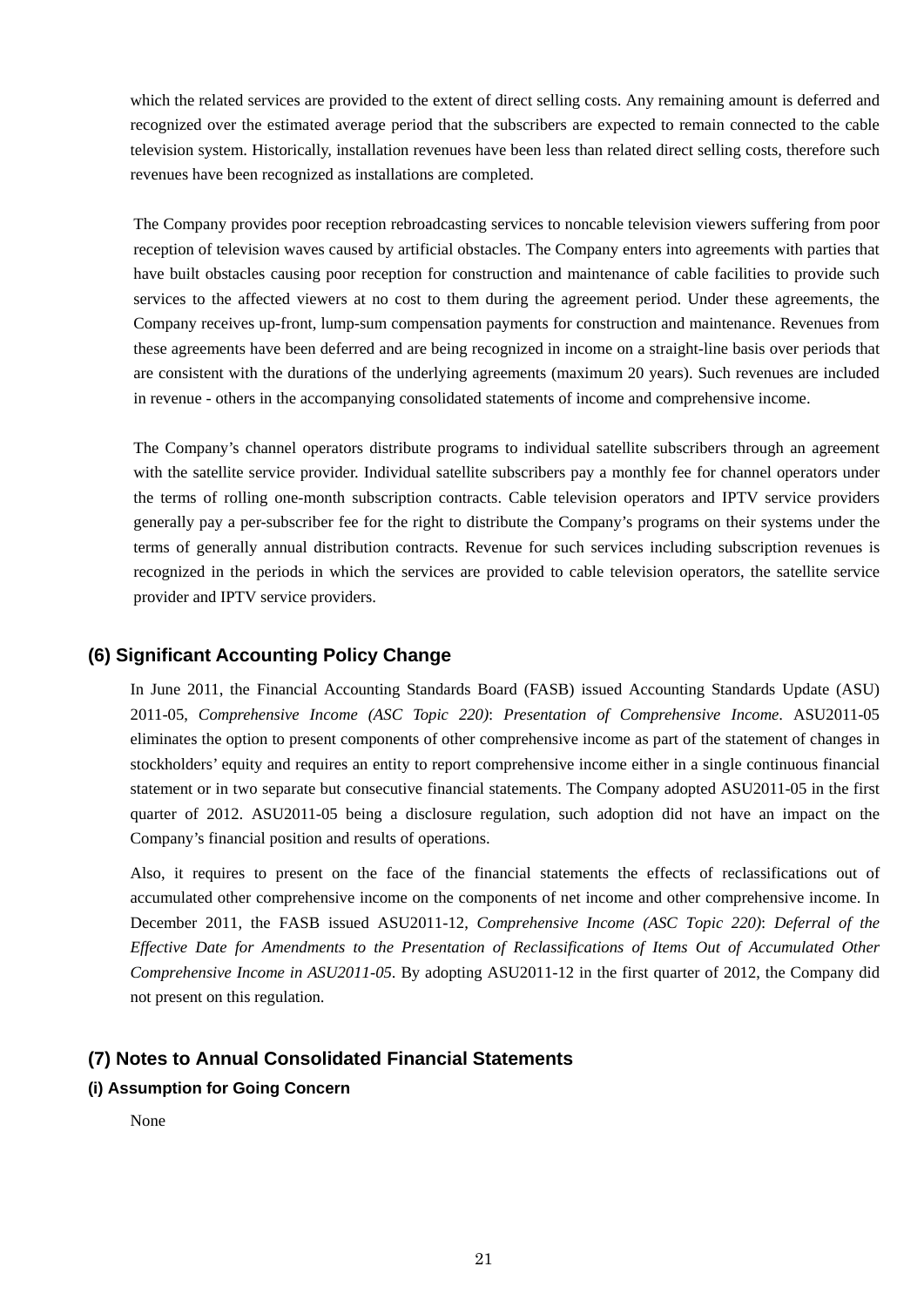#### **(ii) Segment Information**

The Company's media business is considered a separate operating segment, however, due to the insignificant size of this operation as of December 31, 2012, management has determined that the Company has one reportable segment, cable television business.

#### **(iii) Earnings per Share**

|                                                                  | 2011      | 2012      |
|------------------------------------------------------------------|-----------|-----------|
| Net income attributable to J:COM shareholders (Yen in Millions)  | ¥37,278   | ¥41,623   |
| Weighted average number of common stock outstanding:             |           |           |
|                                                                  | 6,924,297 | 6,877,162 |
|                                                                  | 2,706     | 1,959     |
|                                                                  | 6,927,003 | 6,879,121 |
|                                                                  |           |           |
| Earnings per share (Yen):                                        |           |           |
| $Basic \qquad \qquad \textbf{Basic} \qquad \qquad \textbf{28.1}$ | ¥5,383.59 | 46,052.36 |
|                                                                  | ¥5.381.49 | ¥6.050.64 |

#### **(iv) Subsequent Events**

None

#### **(v) Restatements of Prior Year's Consolidated Financial Statements**

The Company recorded a portion of Net income attributable to noncontrolling interests as Net income attributable to J:COM shareholders up to 2008. In accordance with ASC Topic 250, *Accounting Changes and Error Corrections*, consolidated financial statements as of December 31, 2011 were restated during the third quarter of 2012.

These restatements resulted in changes to Retained earnings, Total J:COM shareholders' equity, Noncontrolling interests in subsidiaries and J:COM shareholders' equity per share. Consequently, Retained earnings and Total J:COM shareholders' equity decreased by ¥4,043 million and Noncontrolling interests in subsidiaries increased by ¥4,043 million as of January 1, 2011.

These restatements did not have a material impact on the prior year's consolidated financial statements.

The impacts of restatements on consolidated balance sheet and consolidated statement of shareholders' equity as of December 31, 2011 were as follows: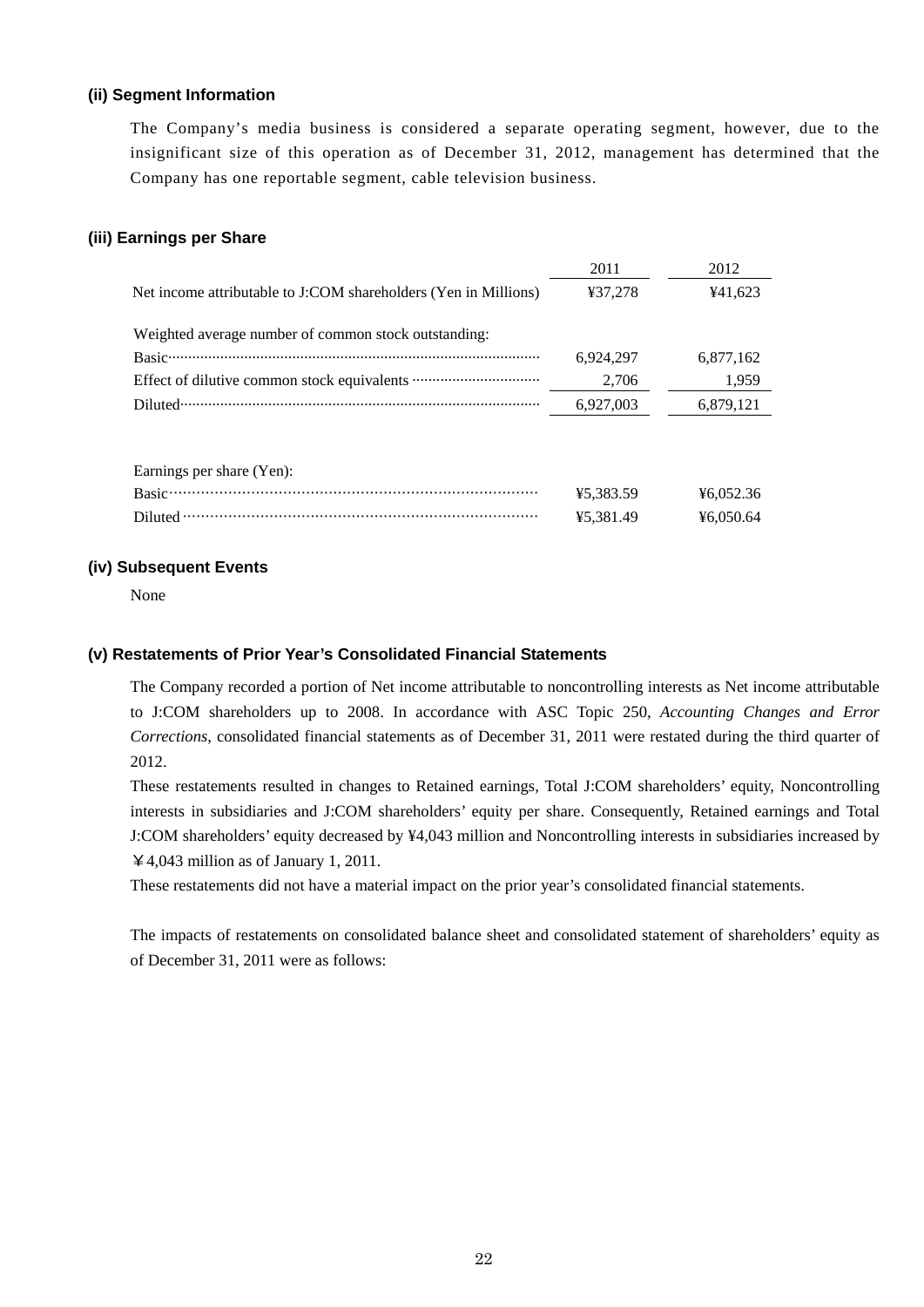#### Consolidated Balance Sheet

| (YEN IN MILLIONS, EXCEPT PER SHARE AMOUNTS       |                         |             |                   |  |
|--------------------------------------------------|-------------------------|-------------|-------------------|--|
|                                                  | As of December 31, 2011 |             |                   |  |
|                                                  | Before restatement      | Adjustments | After restatement |  |
| Shareholders' equity:                            |                         |             |                   |  |
| Common stock no par value                        | 117,550                 |             | 117,550           |  |
| Additional paid-in capital                       | 226,293                 |             | 226,293           |  |
| Retained earnings                                | 94,825                  | (4,043)     | 90,782            |  |
| Accumulated other comprehensive<br>income/(loss) | (833)                   |             | (833)             |  |
| Treasury stock, at cost                          | (2,128)                 |             | (2, 128)          |  |
| Total J:COM shareholders' equity                 | 435,707                 | (4,043)     | 431,664           |  |
| Noncontrolling interests in subsidiaries         | 21,609                  | 4,043       | 25,652            |  |
| Total shareholders' equity                       | 457,316                 |             | 457,316           |  |
| Per share information:                           |                         |             |                   |  |
| J:COM shareholders' equity per share             | ¥62,916.36              | ¥(583.81)   | ¥62,332.55        |  |

#### Consolidated Statement of Shareholders' Equity

 (YEN IN MILLIONS) As of December 31, 2011 Before restatement | Adjustments | After restatement Retained earnings Balance as of January 1, 2011 | 70,010 | (4,043) | 65,967 Net income 37,278 ― 37,278 Cash dividends paid to shareholders  $(12,463)$   $-$  (12,463) Balance as of December 31, 2011  $\vert$  94,825 (4,043) 90,782 Noncontrolling interests in subsidiaries Balance as of January 1, 2011 16,259 16,259 4,043 20,302 Net income  $2,896$   $2,896$ Other comprehensive income/(loss), net of  $\begin{bmatrix} 1 & 0 & 0 \\ 0 & 0 & 0 \\ 0 & 0 & 0 \end{bmatrix}$  (7)  $\begin{bmatrix} 7 & 0 & 0 \\ 0 & 0 & 0 \\ 0 & 0 & 0 \end{bmatrix}$  (7) Cash dividends paid to noncontrolling interests (112) ― (112) Acquisition of new subsidiaries  $\begin{array}{ccc} \vert & 3,259 \end{array}$   $\begin{array}{ccc} - & \vert & 3,259 \end{array}$ Purchase of subsidiary shares from Purchase of substantly shares from<br>noncontrolling interests (686) — (686) — (686) — (686) Balance as of December 31, 2011 | 21,609 | 4,043 | 25,652

The restatement had no impact on the consolidated statement of income and the statement of cash flows for the year ended December 31, 2011.